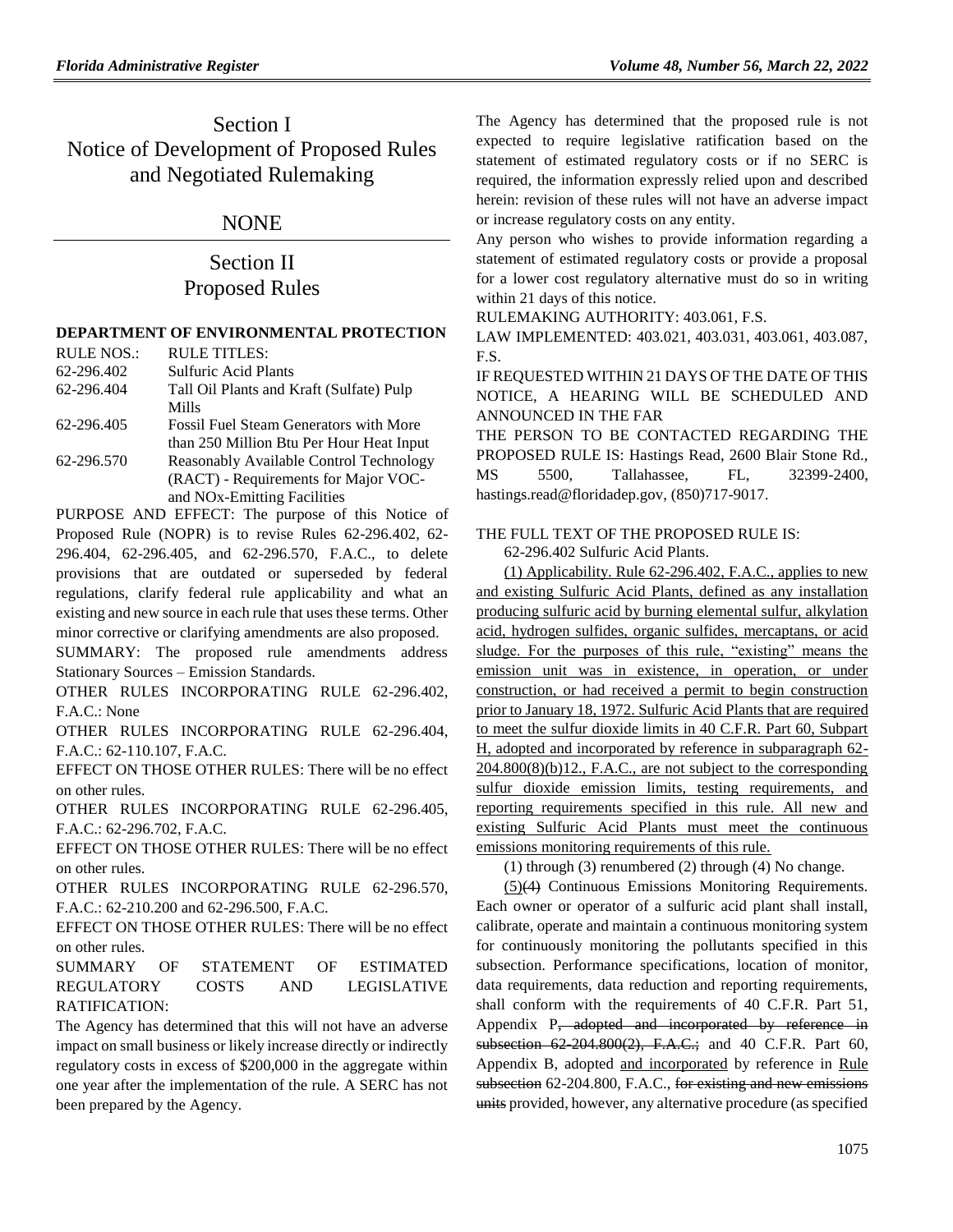in Section 3.9, 40 C.F.R. Part 51, Appendix P) or special consideration (as specified in Section 6.0, 40 C.F.R. Part 51, Appendix P) shall be incorporated in the Department's air permit for the emissions unit and submitted to the U.S. Environmental Protection Agency as a proposed revision to the State Implementation Plan.

(a) through (b) No change.

(6)(5) Semi-annual Quarterly Reporting Requirements. The owners or operators of facilities for which monitoring is required shall submit to the Department a written report of emissions in excess of emission limiting standards as set forth in Rule 62-296.402, F.A.C., for each semi-annual period calendar quarter. Each semi-annual report shall cover the 6 month periods of January  $1 -$  June 30 and July  $1 -$  December 31. The reports shall be submitted by the 60th day following the end of each calendar half (i.e., March 1st and August 29th of every year). The nature and cause of the excessive emissions shall be explained. This report does not relieve the owner or operator of the legal liability for violations. All recorded data shall be maintained on file by the owner or operator Source for a period of two years.

Rulemaking Authority 403.061 FS. Law Implemented 403.021, 403.031, 403.061, 403.087 FS. History–Formerly 17-2.600(2), 17- 296.402, Amended 11-23-94, 1-1-96, 3-13-96, 7-10-14,

62-296.404 Tall Oil Plants and Kraft (Sulfate) Pulp Mills.

(1) Visible Emissions. Subsection 62-296.404(1), F.A.C., applies to Kraft Recovery Furnaces, defined as any straight kraft recovery furnace or cross recovery furnace used to recover chemicals consisting primarily of sodium and sulfur by burning black liquor. Kraft Recovery Furnaces that are subject to the opacity emission limits in 40 C.F.R. Part 63, Subpart MM, adopted and incorporated by reference at Rule 62-204.800, F.A.C., are not subject to the opacity limits specified in this rule.

(a) Kraft Recovery Furnaces Equipped with Dry Collectors – 45 percent opacity, except:

1. No change.

2. If the emissions unit is equipped with a certified continuous emission monitoring device for measuring opacity, then the monitoring results shall be reported to the Department semi-annually quarterly in the form of an excess emissions report, and visible emissions in excess of 45 percent opacity shall be allowed for up to six percent of the total number of possible contiguous periods of excess emissions in a semiannual quarter (excluding periods of startup, shutdown, or malfunction and periods when the emissions unit is not operating). Each semi-annual report shall cover the 6-month periods of January 1 – June 30 and July 1 – December 31. The reports shall be submitted by the 60th day following the end of each calendar half (i.e., March 1st and August 29th of every year). The continuous emission monitoring device shall be

certified, calibrated, and operated according to the procedures for opacity monitors contained in 40 C.F.R. Part 60, Subpart A, adopted and incorporated by reference at rule 62-204.800, F.A.C.

(b) through (c) No change.

(2) Particulate Matter. Subsection 62-296.404(2), F.A.C., applies to Kraft Recovery Furnaces. Kraft Recovery Furnaces that are subject to the particulate matter emission limits in 40 C.F.R. Part 63, Subpart MM, adopted and incorporated by reference at Rule 62-204.800, F.A.C., are not subject to the particulate matter emission limits specified in this rule.

(a) through (b) No change.

(3) Total Reduced Sulfur (TRS). The following TRS emission limits do not apply where an emissions unit is subject to TRS limits established pursuant to 40 C.F.R. Part 60, Subparts BB or BBa, as adopted and incorporated by reference in Rule 62-204.800, F.A.C.

(a) Digester Systems, Multiple Effect Evaporator Systems, Condensate Stripper Systems.

1. Gaseous emissions from these units shall be collected and incinerated in a lime kiln or calciner meeting the requirements of either paragraph 62-296.404(3)(e), or subsection 62-204.800(8), F.A.C., or a kraft recovery furnace meeting the requirements of paragraph 62-296.404(3)(c), or subsection  $62\,204.800(8)$ , F.A.C., or a combustion device meeting the requirements of either this rule or 40 C.F.R. Part 60, Subparts BB or BBa, adopted and incorporated by reference in Rule 62-204.800, F.A.C. paragraph 62-296.404(3)(f), or subsection 62-204.800(8), F.A.C., or

2. No change.

3. Total reduced sulfur emissions shall not be vented to the atmosphere at any point connected to or between the emissions unit and the control device except as allowed by 40 C.F.R. Part 63, Subpart S, adopted and incorporated by reference in Rule 62-204.800, F.A.C. in the event of an emergency that presents a danger to life or property, or during those times when the control device is shut down for essential maintenance. The owner or operator of the affected facility shall develop a contingency plan, acceptable to the Department, for such circumstances. The plan shall include definitions of what constitutes essential maintenance and a reportable venting incident. The plan shall also include an evaluation of feasible means of controlling or mitigating the impact of total reduced sulfur when a control device or piece of process equipment that is used to control total reduced sulfur emissions is inoperative, and an assessment of the use of back up control devices. Once approved by the Department, the plan shall become a modification to the operation permits for affected emissions units and its provisions shall be followed whenever a shutdown occurs. The time allowed for venting shall be as short as possible and limited to the time required to effect the required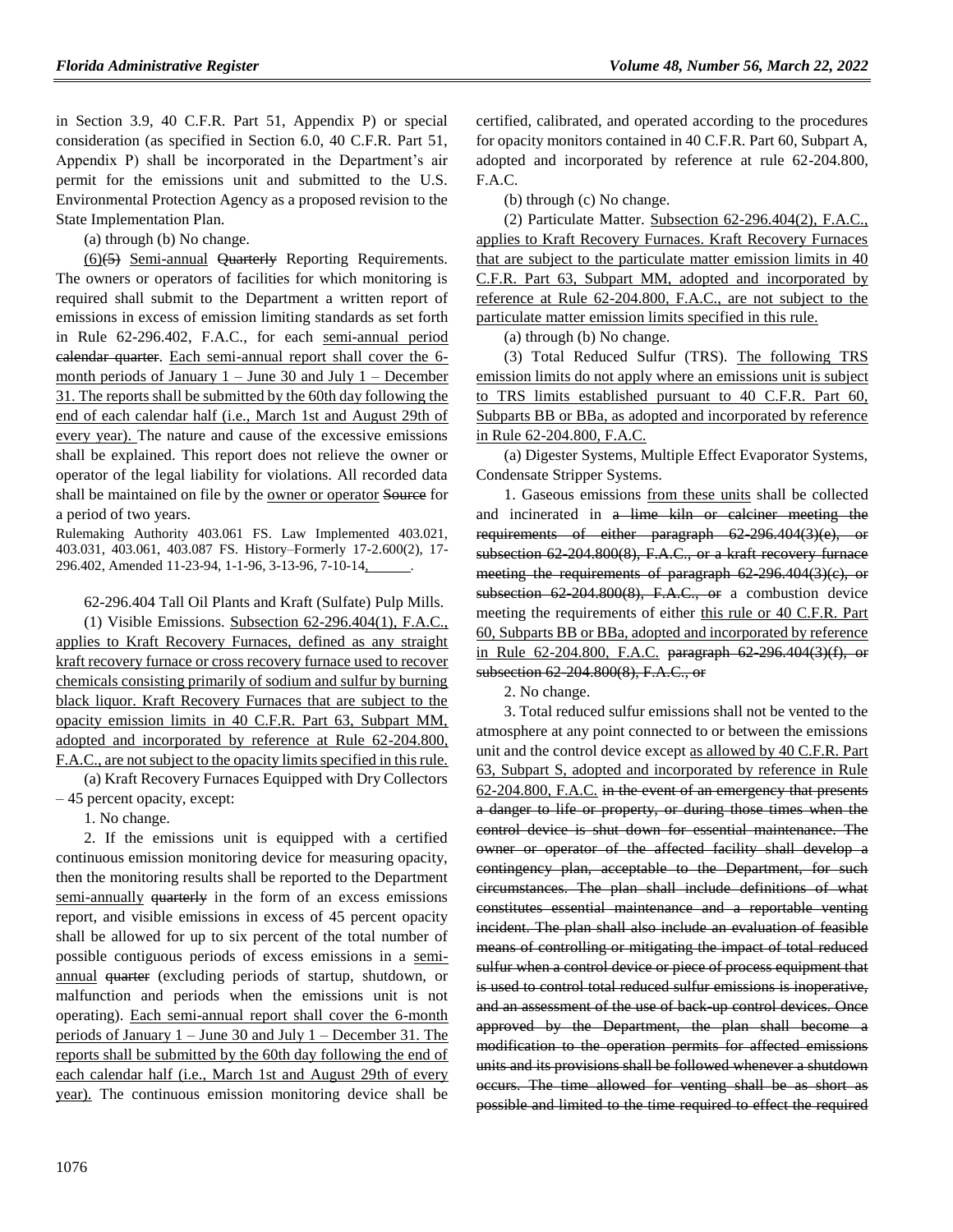maintenance. In no event shall the cumulative time exceed ten days in any annual period unless authorized by the Secretary or the Secretary's designee. These provisions supplement the provisions of Rule 62-210.700, F.A.C., which shall also apply where not in direct conflict with this provision.

Normal excess or erratic pressures shall be controlled in such a manner as to prevent the release of uncontrolled gaseous emissions.

If In the event that venting of uncontrolled total reduced sulfur emissions occurs due to a malfunction of a combustion device, does occur the owner or operator shall notify the Department using the contact information identified in the permit verbally by the close of the Department's next working day. The owner shall also provide the Department with a written report that shall be included in the next semi-annual report, as required by subsection 62-296.404(6), F.A.C. as required by Rule 62-210.700, F.A.C. If the next quarterly report is due to the Department sooner than 30 days after the first day of a reportable venting incident, the report on that incident may be filed with the reports for the following quarter.

4. Emissions units subject to this rule shall also comply with subsection 62-2.960(1), F.A.C. (Compliance Schedules). Digester systems and multiple effect evaporator systems shall also comply with applicable continuous emissions monitoring requirements of subsection 62-296.404(5), F.A.C., if a technology other than incineration is used.

(b) Tall Oil Plants. Gaseous emissions shall be collected and incinerated in a lime kiln, or calciner meeting the requirements of paragraph 62-296.404(3)(e), or subsection 62- 204.800(8), F.A.C., or a kraft recovery furnace meeting the requirements of paragraph 62-296.404(3)(e), or subsection 62- $296.800(8)$ , F.A.C., or a combustion device meeting the requirements of subsection 62-296.404(3), F.A.C., or 40 C.F.R. Part 60, Subparts BB or BBa, adopted and incorporated by reference in Rule 62-204.800, F.A.C. paragraph 62- 296.404(3)(f), or subsection 62-204.800(8), F.A.C., or

1. No change.

2. Emissions units subject to this rule shall also comply with applicable continuous emissions monitoring requirements of <u>subsection</u> subsections  $62-296.404(5)$  and  $62-2.960(1)$ , F.A.C. (Compliance Schedules).

(c) Kraft Recovery Furnaces.

1. through 2. No change.

3. Emissions units subject to this rule shall also comply with applicable continuous emissions monitoring requirements of subsection subsections  $62-296.404(5)$  and  $62-2.960(1)$ , F.A.C. (Compliance Schedules).

(d) Smelt Dissolving Tank Vents.

1. No change.

2. Emissions units subject to this rule shall also comply with applicable continuous emissions monitoring requirements of subsection subsections  $62-296.404(5)$  and  $62-2.960(1)$ , F.A.C. (Compliance Schedules).

(e) Lime Kilns and Calciners.

1. No change.

2. Emissions units subject to this rule shall also comply with applicable continuous emissions monitoring requirements of subsection subsections  $62-296.404(5)$  and  $62-2.960(1)$ , F.A.C. (Compliance Schedules).

(f) Other Combustion Devices Used to Incinerate Total Reduced Sulfur Emissions.

1. through 2. No change.

3. Emissions units subject to this rule shall also comply with applicable continuous emissions monitoring requirements of subsection subsections 62-296.404(5) and 62-2.960(1), F.A.C. (Compliance Schedules).

(4) Test Methods and Procedures. All emissions tests performed pursuant to the requirements of this rule shall comply with the following requirements.

(a) Kraft Recovery Furnaces.

1. The test method for visible emissions shall be EPA Method 9, as described at 40 C.F.R. Part 60, Appendix A 4, adopted and incorporated by reference at Rule 62-204.800, F.A.C.

2. The test method for particulate emissions shall be EPA Method 5, as described at 40 C.F.R. Part 60, Appendix A 3, adopted and incorporated by reference at Rule 62-204.800, F.A.C. The minimum sample volume shall be 32 dry standard cubic feet. For EPA Method 5, the filter temperature must not exceed 320 degrees Fahrenheit. EPA Method 17, as described at 40 C.F.R. Part 60, Appendix A-6, adopted and incorporated by reference at Rule 62-204.800, F.A.C., may be used if stack temperature is less than 400 degrees Fahrenheit. An adjustment of 0.004 grains per dry standard cubic foot shall be added to the test results when using Method 17. A water wash shall be used with either method.

(a)3. The test method for TRS for an emission unit subject to subsection 62-296.404(3), F.A.C., shall be EPA Method 16 or EPA Method 16A or EPA Method 16B or EPA Method 16C, as described at 40 C.F.R. Part 60, Appendix A-6, adopted and incorporated by reference at Rule 62-204.800, F.A.C. EPA Method 16 or EPA Method 16A or EPA Method 16B or EPA Method 16C shall also be required for instrument certification.

(b) Lime Kilns and Calciners.

1. The particulate emissions test method for scrubber controlled emissions units shall be EPA Method 5, as described at 40 C.F.R. Part 60, Appendix A-3, adopted and incorporated by reference at Rule 62-204.800, F.A.C. The minimum sample volume shall be 32 dry standard cubic feet. A water wash shall be used.

2. The particulate emissions test method for dry control emissions units shall be EPA Method 5, as described at 40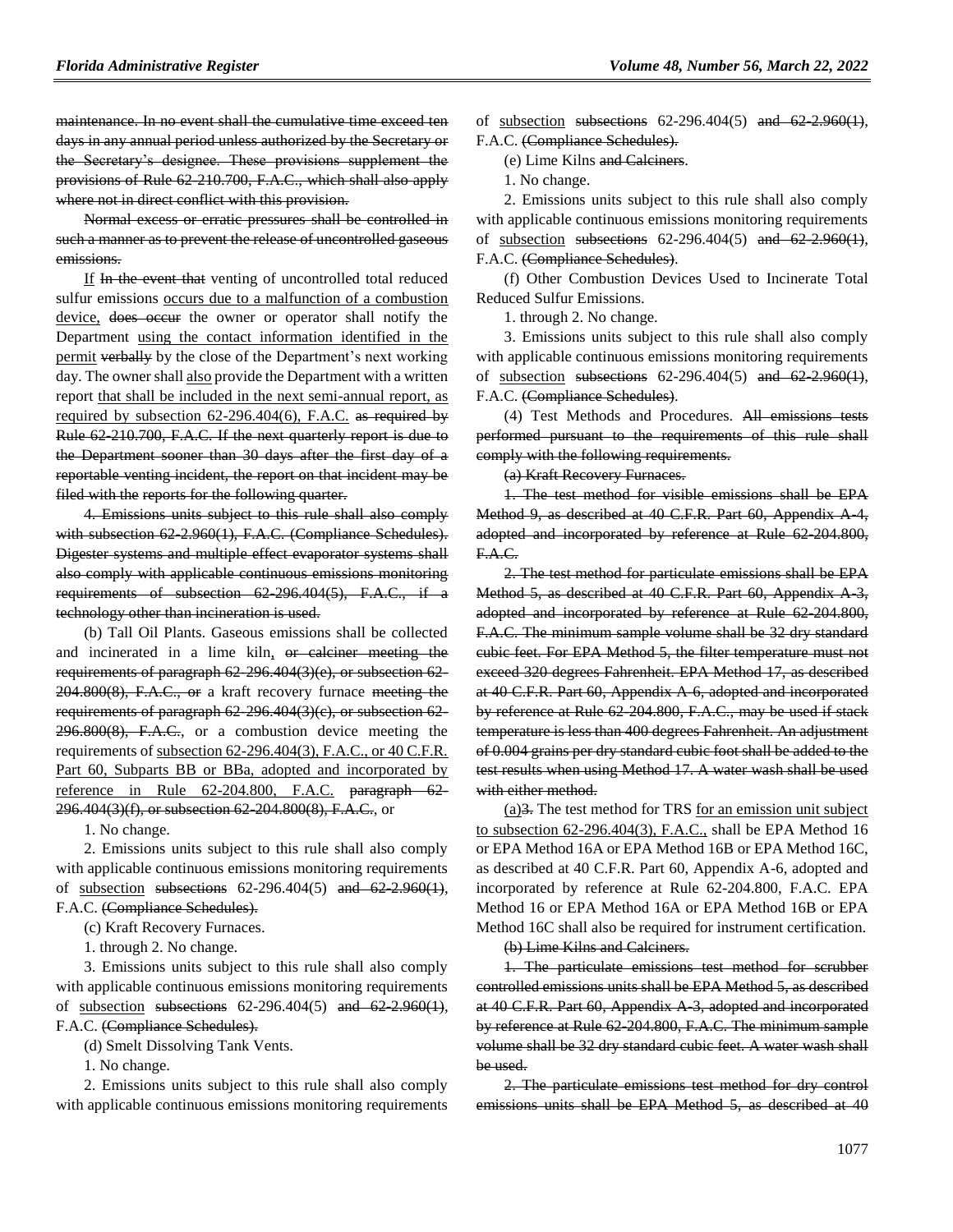C.F.R. Part 60, Appendix A-3, adopted and incorporated by reference at Rule 62-204.800, F.A.C. The minimum sample volume shall be 32 dry standard cubic feet. An acetone wash shall be used.

3. The test method for TRS shall be EPA Method 16 or EPA Method 16A or EPA Method 16B or EPA Method 16C, as described at 40 C.F.R. Part 60, Appendix A-6, adopted and incorporated by reference at Rule 62-204.800, F.A.C. EPA Method 16 or EPA Method 16A or EPA Method 16B or EPA Method 16C shall also be required for instrument certification.

(c) Smelt Dissolving Tank Vents.

1. The particulate emissions test method for scrubber controlled emissions units shall be EPA Method 5 as described at 40 C.F.R. Part 60, Appendix A-3, adopted and incorporated by reference at Rule 62-204.800, F.A.C. The minimum sample volume shall be 32 dry standard cubic feet. A water wash shall be used.

2. The particulate emissions test method for dry control emissions units shall be EPA Method 5, as described at 40 C.F.R. Part 60, Appendix A-3, adopted and incorporated by reference at rule 62-204.800, F.A.C. The minimum sample volume shall be 32 dry standard cubic feet. An acetone wash shall be used.

3. The test method for TRS shall be EPA Method 16 or EPA Method 16A or EPA Method 16B or EPA Method 16C, as described at 40 C.F.R. Part 60, Appendix A 6, adopted and incorporated by reference at Rule 62-204.800, F.A.C. EPA Method 16 or EPA Method 16A or EPA Method 16B or EPA Method 16C shall also be required for instrument certification.

(d) The TRS test method for tall oil plants shall be EPA Method 16 or EPA Method 16A or EPA Method 16B or EPA Method 16C, as described at 40 C.F.R. Part 60, Appendix A-6, adopted and incorporated by reference at Rule 62-204.800, F.A.C. EPA Method 16 or EPA Method 16A or EPA Method 16B or EPA Method 16C shall also be required for instrument certification.

(e) Other Combustion Devices used to Incinerate TRS.

1. The particulate emissions test method for scrubber controlled emissions units shall be EPA Method 5, as described at 40 C.F.R. Part 60, Appendix A-3, adopted and incorporated by reference at Rule 62-204.800, F.A.C. The minimum sample volume shall be 32 dry standard cubic feet. A water wash shall be used.

2. The particulate emissions test method for dry control emissions units shall be EPA Method 5, as described at 40 C.F.R. Part 60, Appendix A-3, adopted and incorporated by reference at Rule 62-204.800, F.A.C. The minimum sample volume shall be 32 dry standard cubic feet. An acetone wash shall be used.

3. The test method for TRS shall be EPA Method 16 or EPA Method 16A or EPA Method 16B or EPA Method 16C, as

described at 40 C.F.R. Part 60, Appendix A-6, adopted and incorporated by reference at Rule 62-204.800, F.A.C. EPA Method 16 or EPA Method 16A or EPA Method 16B or EPA Method 16C shall also be required for instrument certification.

 $(b)(f)$  Test procedures shall meet all applicable requirements of Chapter 62-297, F.A.C.

(5) Continuous Emissions Monitoring Requirements. Each owner or operator of a tall oil plant or kraft (sulfate) pulp mill subject to the TRS emission limits in subsection 62-296.404(3), F.A.C., shall install continuous monitoring systems for monitoring total reduced sulfur (TRS) emissions, or the performance of total reduced sulfur air pollution control systems as specified in this subsection.

(a) Straight kraft recovery furnaces, whether new or old design, cross recovery furnaces, lime kilns and other combustion devices used to incinerate TRS emissions calciners, shall be equipped with total reduced sulfur continuous emissions monitoring systems as specified in paragraph 62-  $296.404(5)(b)$ , F.A.C. All digester systems and multiple effect evaporator systems, shall be equipped with total reduced sulfur continuous emissions monitoring systems as specified in paragraph 62-296.404(5)(b), F.A.C. (Continuous Emission Monitoring), if a technology other than incineration is used.

(b) Continuous determination of total reduced sulfur emissions.

1. A total reduced sulfur continuous emissions monitoring system shall be installed, calibrated, certified and operated pursuant to all of the following provisions:

a. No change.

b. The continuous emissions monitoring system shall complete a minimum of one cycle of operation (sampling, analyzing, and data recording) for each successive 15 minute period.

c. The continuous emissions monitoring system shall be located downstream of the control device such that representative measurements of process parameters can be obtained.

d. through e. renumbered as b. through c. No change.

f. During any initial emissions tests conducted pursuant to Rule 62-296.404, F.A.C., or within 30 days thereafter, and at such times as there is reason to believe the system does not conform to the performance specifications under this rule (for example, equipment repairs, replacements, excessive drift and such), the owner or operator of any affected emissions unit shall conduct continuous monitoring system performance evaluations and furnish the Department, within sixty days thereof, a written report of the results of such tests. The report may be submitted electronically to the Department as specified in rule 62-210.370, F.A.C. These continuous emissions monitoring systems performance evaluations shall be conducted in accordance with the requirements and procedures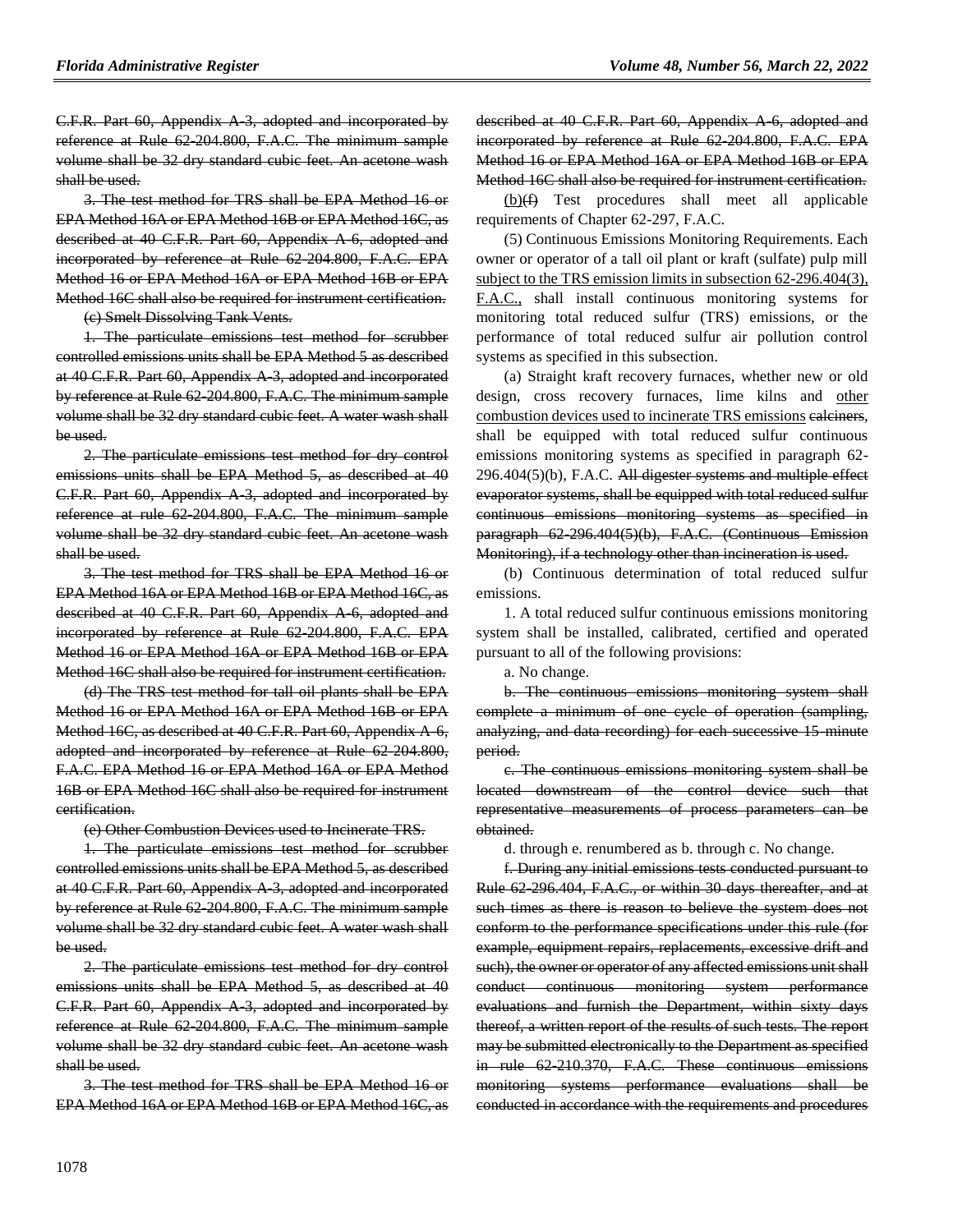contained in sub-subparagraph 62-296.404(5)(b)1.d., F.A.C.

dg. The continuous emissions monitoring system shall have a maximum span value not to exceed:

(I) through (II) No change.

(III) 25 20 percent oxygen for the continuous oxygen monitoring system.

h. renumbered e. No change.

2. The owner or operator of any total reduced sulfur emissions unit who is required to install a total reduced sulfur continuous emissions monitoring system pursuant to paragraph 62-296.404(5)(a), F.A.C., shall:

a. Reduce all data to one-hour averages for each 60-minute period beginning on the hour. One-hour averages shall be computed from a minimum of four data points equally spaced over each one-hour period. Data recorded during periods of system breakdowns, repairs, calibration checks, and zero and span adjustments shall not be included in the computation. Either an arithmetic or integrated average shall be used. The data output of the continuous emissions monitoring system may, at the owner's or operator's option, include a numerical format showing individual numerical readings and averages in addition to the required strip chart format with legible ink tracings and calibration information. All data output shall be clearly and properly identified by the operator. All system breakdowns, repairs, calibration checks, span adjustments and periods of excess emissions shall legibly appear on all data output.

b. Calculate and record on a daily basis the 12-hour average total reduced sulfur and oxygen concentrations for two consecutive 12-hour periods of each operating day using the equations and procedures in 40 CFR 60.284(c) as adopted and incorporated by reference in Rule 62-204.800, F.A.C. Each 12 hour average shall be determined as the arithmetic mean of the appropriate 12 contiguous one-hour average total reduced sulfur concentrations corrected to the specified oxygen concentration as required by the applicable standard and rounded to the same number of significant digits as the standard provided by the continuous emissions monitoring system.

c. Calculate and record on a daily basis 12-hour average oxygen concentrations for two consecutive 12-hour periods of each operating day. These 12-hour averages shall correspond to the 12-hour average total reduced sulfur concentrations from sub-subparagraph  $62-296.404(5)(b)2.b., F.A.C., and shall be$ determined as an arithmetic mean of the appropriate 12 contiguous one-hour average oxygen concentrations provided by each continuous emissions monitoring system.

d. Correct all 12-hour average total reduced sulfur (TRS) concentrations using the following equation:

 $C\text{corr} = \text{Cmeas} (21 - X)/(21 - Y)$ 

where:

Ccorr = the TRS concentration corrected for oxygen.

Cmeas = the TRS concentration unconnected for oxygen.

 $X =$  the volumetric oxygen concentration in percentage that the measured TRS concentration is to be corrected to (8 percent for all recovery furnaces and 10 percent for all lime kilns, incinerators or other devices, except those emissions units subject to subparagraph  $62-296.404(3)(a)2$ ., and paragraph  $62-$ 296.404(3)(b), F.A.C., which shall be corrected to the actual oxygen content of the untreated flue gas stream).

 $Y =$  the measured 12-hour average volumetric oxygen concentration.

e. The data shall be rounded to the same number of significant digits as the standard.

(c) Other combustion devices Incinerators subject to paragraph 62-296.404(3)(f), F.A.C., shall be equipped with devices to continuously monitor temperature at the point of combustion and oxygen. The temperature devices shall be certified by the manufacturer to be accurate to within  $+1$ percent of the temperature being measured. The oxygen monitors shall be certified by the manufacturer to be accurate to within 0.1 percent oxygen by volume.

(d) The owner or operator of any tall oil plant or kraft pulp mill shall provide the Department with a list of physical and chemical parameters for each regulated total reduced sulfur emissions unit that is not required to be equipped with a total reduced sulfur continuous monitor, which will be regularly monitored to demonstrate that the emissions unit is being operated in a manner that can reasonably be expected to result in compliance with the applicable total reduced sulfur emission limiting standards. The owner or operator shall provide information showing the correlation between the specific magnitudes of the specific surrogate parameters and the associated emissions of total reduced sulfur. The owner or operator shall recommend the frequency and method of monitoring for each parameter. The Department shall issue notice to the company pursuant to Chapter 62 103, F.A.C., that specifies the parameters that are to be monitored, the frequency of monitoring, and the parameter limits that must be maintained. The parameters, parameter limits and frequency of monitoring shall become a modification to the permit for each affected emissions unit. Excess emissions shall be deemed to occur if the parameters exceed the parameter limits specified in the permit. Such parameter limits may be in the form of the applicable total reduced sulfur emission standard, if an equation is used that estimates the 12 hour average total reduced sulfur emission rate based on the surrogate parameter values during each 12 hour averaging period; or the parameter limits may be in the form of specific parameter values that are not to be exceeded (or dropped below) more often than a specified period of time during each 12-hour averaging period.

(6) Semi-annual Quarterly Reporting Requirements. The owner or operator of an any digester system, multiple effect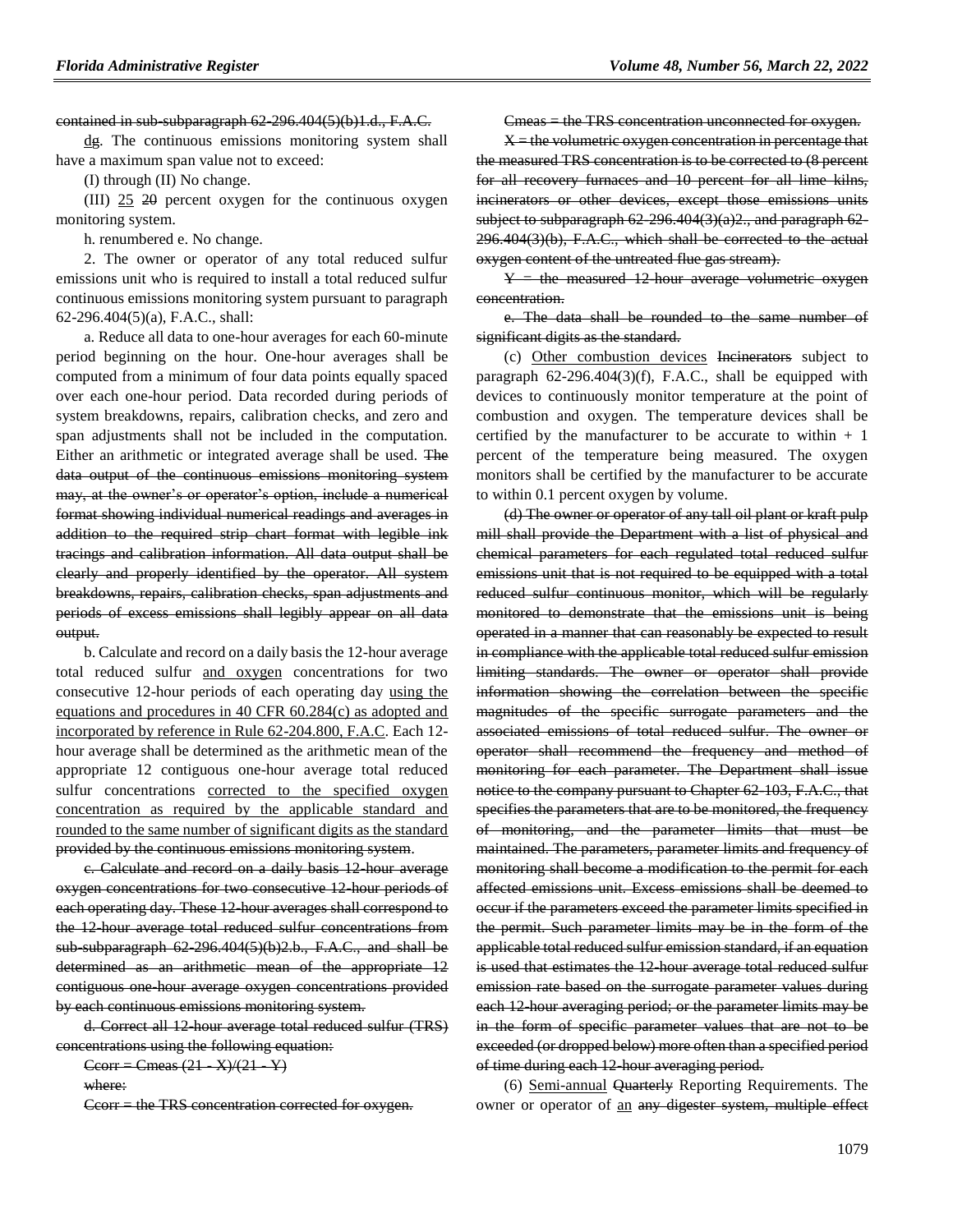evaporator system, condensate stripper system, tall oil plant, kraft recovery furnace, lime kiln, calciner or other emissions unit subject to the provisions of subsection 62-296.404(5), F.A.C. (Continuous Monitoring Requirements), shall submit a written total reduced sulfur emissions and surrogate parameter data report to the Department or local program, as specified in the facility's permit, by the 30th day following the end of each calendar quarter. Each semi-annual report shall cover the 6 month periods of January 1 – June 30 and July 1 – December 31. The reports shall be submitted by the 60th day following the end of each calendar half (i.e., March 1st and August 29th of every year). The report may be submitted electronically.

(a) through (b) No change.

(c) Evaluation of Excess Emissions. The Department shall consider periods of excess emissions from any kraft recovery furnace, lime kiln, ealeiner or any other regulated TRS emissions unit to be evidence of improper operation and maintenance of the monitored emissions unit provided that:

1. through 4. No change.

(d) No change.

Rulemaking Authority 403.061 FS. Law Implemented 403.021, 403.031, 403.061, 403.087 FS. History–Formerly 17-2.600(4), 17- 296.404, Amended 11-23-94, 1-1-96, 3-13-96, 7-10-14, .

62-296.405 Existing Fossil Fuel Steam Generators with Greater than or Equal to More Than 250 Million Btu Per Hour Heat Input.

(1) Applicability. Rule 62-296.405, F.A.C., applies to existing fossil fuel steam generators with greater than or equal to 250 MMBtu per hour heat input. For the purposes of this rule, "existing" means the emission unit was in existence, in operation, or under construction, or had received a permit to begin construction prior to January 18, 1972. Existing Emissions Units Emissions Limits.

 $(2)(a)$  Visible emissions – 20 percent opacity except for one six-minute period per one-hour period during which opacity shall not exceed 27 percent. Emissions units governed by this visible emissions limit shall test for particulate emissions annually and as otherwise required by Chapter 62- 297, F.A.C. Emissions units electing to test for particulate matter emissions quarterly or emissions units equipped with a continuous emissions monitoring system for particulate matter that meets the requirements of paragraph  $62-296.405(4)(b)$ , F.A.C., shall be allowed visible emissions of 40 percent opacity. The results of such tests shall be submitted to the Department or local program, as specified in the facility's permit. Upon demonstration that the particulate standard has been regularly complied with, the Secretary, upon petition by the applicant, shall reduce the frequency of particulate testing to no less than once annually.

 $(3)(b)$  Particulate Matter – 0.1 pound per million Btu heat

input, as measured by stack test applicable compliance methods. If compliance is demonstrated with a particulate matter continuous emission monitoring system, then compliance shall be determined on a 30-operating day average basis, rolled daily, including all periods of operation. Compliance is determined by calculating the arithmetic average of all valid hourly averages occuring within that day (midnight to midnight) and the prior 29 operating days. An operating day is defined as any day when fuel is fired.

 $(4)(e)$  Sulfur Dioxide, as measured by fuel sampling applicable compliance methods. If compliance is demonstrated with a sulfur dioxide continuous emission monitoring system, then compliance shall be determined on a 24-hour block average, including all periods of operation. Compliance is determined by calculating the arithmetic average of all valid hourly averages occuring within that day.

 $(a)$ 1. Emissions units burning liquid fuel.

Stations – 2.5 pounds per million Btu heat input.

a. through j. renumbered 1. through 10. No change.

(b)2. Emissions units burning solid fuel.

a. through d. renumbered 1. through 4. No change.

3. Owners of fossil fuel steam generators shall monitor their emissions and the effects of the emissions on ambient concentrations of sulfur dioxide, in a manner, frequency, and locations approved, and deemed reasonably necessary and ordered by the Department.

 $(5)(d)$  Nitrogen Oxides (expressed as  $NO<sub>2</sub>$ ) – as measured by stack test applicable compliance methods. If compliance is demonstrated with a nitrogen oxides continuous emission monitoring system, then compliance shall be based on a 30 operating day average basis, rolled daily, including all periods of operation. Compliance is determined by calculating the arithmetic average of all valid hourly averages occuring within that day (midnight to midnight) and the prior 29 operating days. An operating day is defined as any day when fuel is fired.

1. through 4. renumbered (a) through (d). No change.

(6)(e) Test Methods and Procedures. All emissions tests performed pursuant to the requirements of this rule shall comply with the following requirements.

1. renumbered (a) No change.

(b)2. The test methods for particulate emissions shall be EPA Methods 17, 5, 5B, or 5F. The minimum sample volume shall be 30 dry standard cubic feet. EPA Method 5 may be used with filter temperature at no more than 320 degrees Fahrenheit. For EPA Method 17, stack temperature shall be less than 375 degrees Fahrenheit. EPA Method 3 or 3A with Orsat analysis shall be used when the oxygen base F-factor computed according to EPA Method 19 is used in lieu of heat input. Acetone wash shall be used with EPA Method 5 or 17. Methods 3 and 3A are described at 40 C.F.R. Part 60, Appendix A-2; EPA Methods 5, 5B, and 5F are described at 40 C.F.R. Part 60,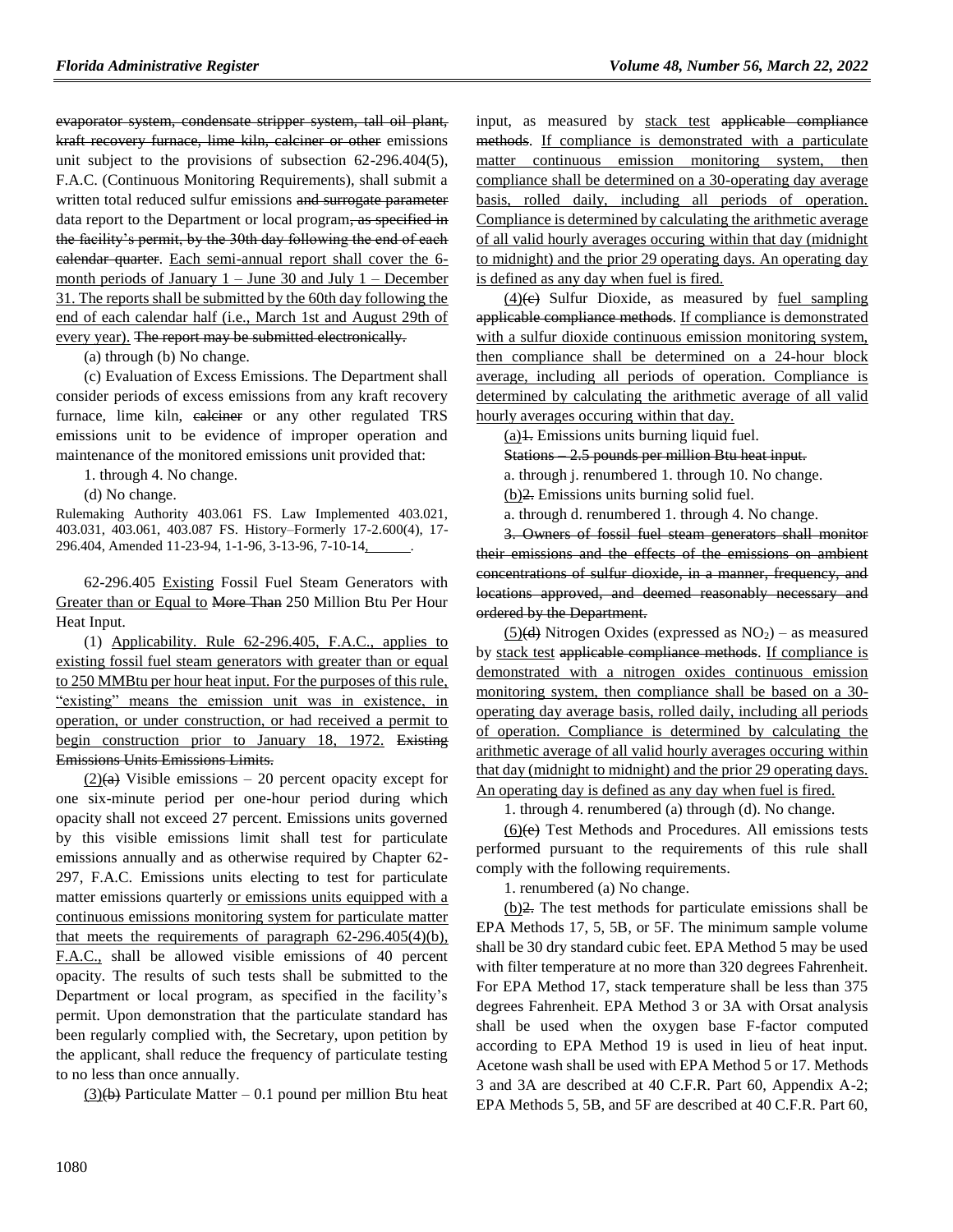Appendix A-3; EPA Method 17 is described at 40 C.F.R. Part 60, Appendix A-6; and EPA Method 19 is described at 40 C.F.R. Part 60, Appendix A-7; adopted and incorporated by reference at Rule 62-204.800, F.A.C. In lieu of EPA Method 17, 5, 5B, or 5F, an emissions unit may demonstrate compliance using a particulate matter continuous emissions monitoring system that meet the requirements of Performance Specification 11, adopted and incorporated by reference in Rule 62-204.800, F.A.C.

3. renumbered (c) No change.

(d)4. The test method for nitrogen oxides shall be a nitrogen oxides continuous emissions monitor meeting the requirements of 40 C.F.R. Part 75, as adopted and incorporated by reference in Rule 62-204.800, F.A.C. For emission units not subject to nitrogen oxides continuous monitoring requirements, the test methods for nitrogen oxides emissions shall be EPA Methods 7, 7A, or 7E, as described at 40 C.F.R. Part 60, Appendix A-4 adopted and incorporated by reference at Rule 62-204.800, F.A.C. Four grab samples at 15 minute intervals  $(\pm 2 \text{ min.})$  per run shall be required for EPA Methods 7 and 7A. For emission units that are subject to continuous monitoring requirements under 42 U.S.C. sections 7661 – 7661f or 40 C.F.R. Part 75, emissions of nitrogen oxides shall be determined based on a 30-day rolling average, except as specifically provided by 40 C.F.R. Parts 60 or 76. 40 C.F.R. Parts 60, 75, and 76 are adopted and incorporated by reference at Rule 62-204.800, F.A.C.

5. renumbered (e) No change.

 $(7)(f)$  Continuous Emissions Monitoring Requirements. Each owner or operator of an emissions unit subject to Rule 62- 296.405 subsection 62-296.405(1), F.A.C., shall install, calibrate, operate and maintain a continuous monitoring system for continuously monitoring the pollutants specified in this subsection. Performance specifications, location of monitor, data requirements, data reduction and reporting requirements shall conform with the requirements of 40 C.F.R. Part 51, Appendix P, adopted and incorporated by reference in subsection 62-204.800(2), F.A.C., and 40 C.F.R. Part 60, Appendix B, adopted and incorporated by reference in Rule subsection 62-204.800, F.A.C., for existing and new emissions units provided, however, any alternative procedure (as specified in Section 3.9, 40 C.F.R. Part 51, Appendix P) or special consideration (as specified in Section 6.0, 40 C.F.R. Part 51, Appendix P) shall be incorporated in the Department's air permit for the emissions unit and submitted to the U.S. Environmental Protection Agency as a proposed revision to the State Implementation Plan.

 $(a)$ 1. Existing fossil fuel steam generators with more than 250 million BTU per hour heat input and with a capacity factor of greater than 30 percent for the latest year of record or as otherwise documented to the Department by the owner or operator, shall install continuous monitoring systems as set forth in this subparagraph. Any reactivated or previously exempted unit whose operated capacity factor for the previous six months is greater than 30 percent must install continuous monitoring systems as set forth in this subparagraph no later than twelve months following the previous six month period of achieving a capacity factor greater than 30 percent.

1.a. Opacity. All emissions units as set forth in paragraph 62-296.405(7)(a) subparagraph 62-296.405(1)(f)1., F.A.C., shall install continuous monitoring systems for monitoring opacity. Exempted are:

(I) through (II) renumbered a. through b. No change.

2.b. Sulfur dioxide. All emissions units as set forth in paragraph 62-296.405(7)(a) subparagraph 62-296.405(1)(f)1., F.A.C., shall install sulfur dioxide continuous monitoring equipment on units which have installed sulfur dioxide control equipment. Those emissions units not having an operating flue gas desulfurization device may monitor sulfur dioxide emissions by fuel sampling and analysis according to methods approved by EPA.

3.c. Nitrogen Oxides. All new emissions units as set forth in paragraph  $62-296.405(7)(a)$  subparagraph  $62 296.405(1)(f)1$ ., F.A.C., with more than 1000 million BTU per hour heat input shall, during construction, install continuous monitoring systems for monitoring nitrogen oxides.

4.<del>d.</del> Oxygen or Carbon Dioxide. A continuous monitoring system shall be installed at each emissions unit, as set forth in paragraph  $62-296.405(7)(a)$  subparagraph  $62-296.405(1)(f)1$ . F.A.C., where measurements of oxygen or carbon dioxide in the flue gas are utilized to convert either sulfur dioxide or nitrogen oxides continuous emission monitoring data to units of the emission limiting standards for proof of compliance as set forth in Rule 62-296.405 subsection 62-296.405(1), F.A.C.

(b)<sup>2</sup>. The exemption from opacity monitoring under subsubparagraph  $62-296.405(7)(a)1.a.$  sub-sub-subparagraph  $62 296.405(1)(f)1.a.(i)$ , F.A.C., shall not apply to any emissions unit which has been found to be in violation of the visible emission limiting standard pursuant to administrative proceedings conducted under Chapter 120, F.S., or judicial proceedings after January 1, 1978. No later than ninety days following the date an order establishing such violation becomes final, the owner or operator of such emissions unit shall submit to the Department a proposed compliance schedule for installing a continuous opacity monitoring system. Following incorporation of a compliance schedule into the emission unit's air permit, the owner or operator shall install the continuous monitoring system in accordance with the schedule.

 $(8)(\epsilon)$  Semi-annual Quarterly Reporting Requirements. The owners or operators of facilities for which monitoring is required shall submit to the Department a written report of emissions in excess of emission limiting standards as set forth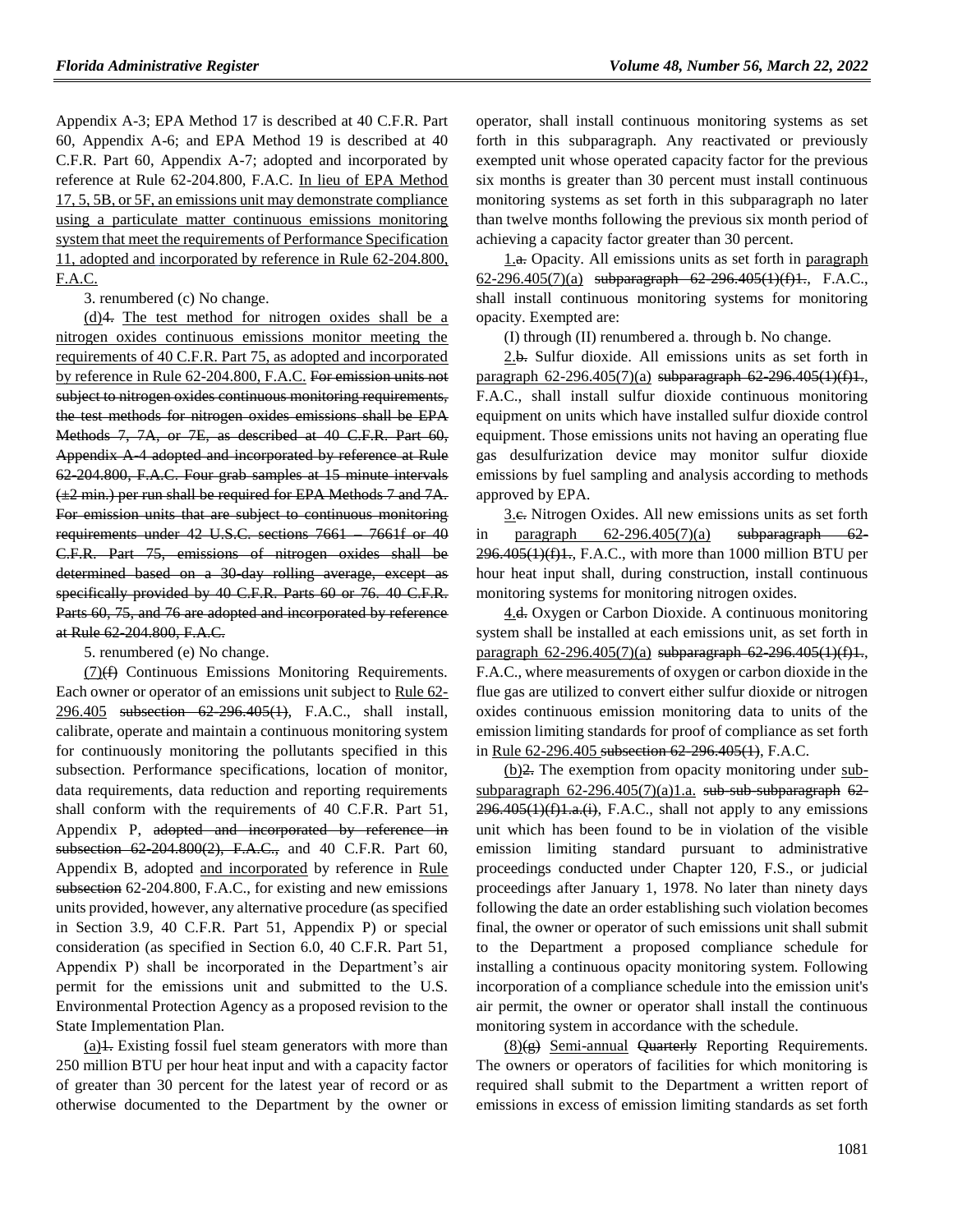in Rule 62-296.405 subsection 62-296.405(1), F.A.C., for each semi-annual period calendar quarter. Each semi-annual report shall cover the 6-month periods of January  $1 -$  June 30 and July 1 – December 31. The reports shall be submitted by the 60th day following the end of each calendar half (i.e., March 1st and August 29th of every year). The nature and cause of the excessive emissions shall be explained. This report does not relieve the owner or operator of the legal liability for violations. All recorded data shall be maintained on file by the Source for a period of two years.

(2) New Emissions Units Emissions Limits.

(a) Visible Emissions – (See subsection 62-204.800(8), F.A.C., and 40 C.F.R. 60.42 and 60.42a).

(b) Particulate Matter – (See subsection 62-204.800(8), F.A.C., and 40 C.F.R. 60.42 and 60.42a).

(c) Sulfur Dioxide – (See subsection 62-204.800(8), F.A.C., and 40 C.F.R. 60.43 and 60.43a).

(d) Nitrogen Oxides – (See subsection 62-204.800(8), F.A.C., and 40 C.F.R. 60.44 and 60.44a).

(3) renumbered (9) No change.

Rulemaking Authority 403.061 FS. Law Implemented 403.031, 403.061, 403.087 FS. History–Formerly 17-2.600(5), Amended 6-29- 93, Formerly 17-296.405, Amended 11-23-94, 1-1-96, 3-13-96, 3-2- 99, 7-10-14,

62-296.570 Reasonably Available Control Technology (RACT) ‒ Requirements for Major VOC- and NOx-Emitting Facilities.

(1) Applicability.

(a) The requirements of this rule shall apply to those major VOC- and NOx-emitting facilities in Broward, Miami-Dade, and Palm Beach counties, as specified in paragraph 62- 296.500(1)(b), F.A.C.; specifically, to those VOC emissions units within such facilities which are not regulated for VOC under Rules 62-296.501 through 62-296.516, F.A.C., and those VOC and NOx emissions units which have not been exempted pursuant to paragraph  $62-296.500(1)(b)$ , F.A.C., or by a specific provision of Rules 62-296.500 through 62-296.516, F.A.C.

(b) No change.

(2) Compliance Requirements. Emissions units subject to the requirements of this rule shall comply with the operation permit requirements of subsection 62-296.570(3), F.A.C., and the RACT emission limiting standards of subsection 62-  $296.570(4)$ , F.A.C. If, pursuant to an air operation or construction permit, the owner or operator of a emissions unit subject to the requirements of this rule assumes (or has assumed) a more stringent NOx or VOC emissions limit than the RACT emissions limit established in subsection 62- 296.570(4), F.A.C., for the applicable emissions unit category, compliance with the emissions unit's NOx or VOC emissions limit in its air operation or construction permit shall be

considered compliance with RACT for purposes of this rule.

(3) Operation Permit Requirements.

(a) The owner or operator of any emissions unit subject to the requirements of this rule shall apply for a new or revised permit to operate in accordance with the provisions of this rule by March 1, 1993, unless a later filing date is specified by the Department in writing.

(b) If the existing operation permit for any emissions unit subject to the requirements of this rule would expire between the effective date of this rule and March 1, 1993, or any later filing date specified by the Department, the expiration date of such permit is hereby extended until March 1, 1993, or such later date. This provision shall not apply in the case of a revocation or suspension of such permit pursuant to Chapter 62- 4, F.A.C.

(3)(4) RACT Emission Limiting Standards.

(a) Emissions Testing Dates and Monitoring.

1. Each applicant for a new or revised operation permit for an emissions unit subject to the requirements of this rule shall propose a schedule for implementing the RACT emission limiting standards as expeditiously as practicable but no later than May 31, 1995. The emissions unit shall demonstrate compliance with the RACT emission limiting standards in accordance with a schedule specified in the emissions unit's air operation permit issued pursuant to subsection 62-296.570(3), F.A.C.

2. Fuel-specific NOx and VOC emission limits established under this rule shall be incorporated into the new or revised operation permit for each emissions unit and become effective in accordance with the terms of the permit.

3. through 4. renumbered 1. through 2. No change.

(b) No change.

 $\overline{\phantom{a}}$  .

(c) Exception for Startup, Shutdown, or Malfunction. The emission limits in this rule shall apply at all times except during periods of startup, shutdown, or malfunction as provided by Rule 62-210.700, F.A.C.

Rulemaking Authority 403.061 FS. Law Implemented 403.031, 403.061, 403.087 FS. History–New 2-2-93, Amended 4-17-94, Formerly 17-296.570, Amended 11-23-94, 1-1-96, 3-2-99, 7-10-14,

NAME OF PERSON ORIGINATING PROPOSED RULE: Hastings Read

NAME OF AGENCY HEAD WHO APPROVED THE PROPOSED RULE: Secretary Shawn Hamilton

DATE PROPOSED RULE APPROVED BY AGENCY HEAD: 02/18/2022

DATE NOTICE OF PROPOSED RULE DEVELOPMENT PUBLISHED IN FAR: 11/04/2021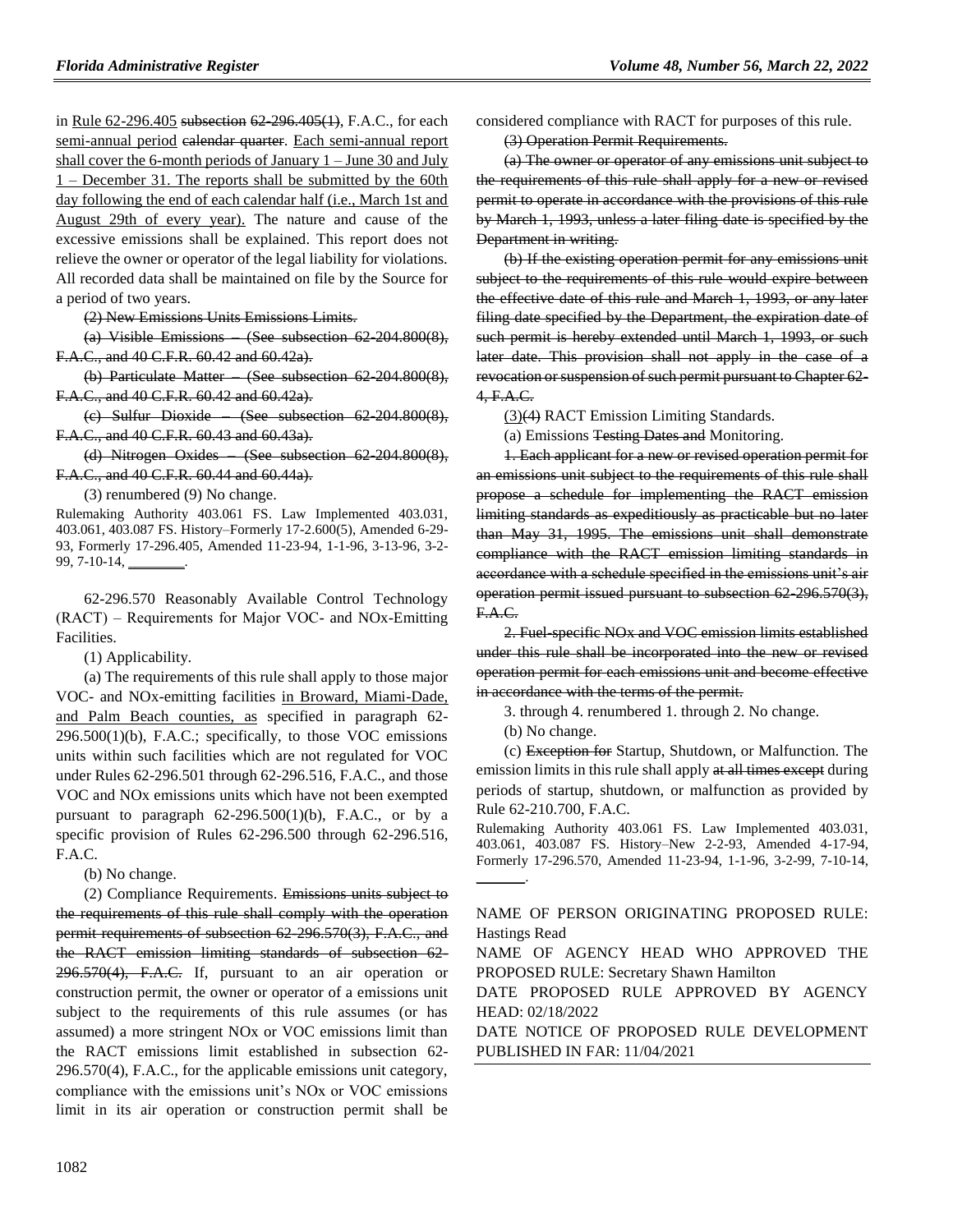## Section III Notice of Changes, Corrections and Withdrawals

## NONE

Section IV Emergency Rules

## **NONE**

## Section V Petitions and Dispositions Regarding Rule Variance or Waiver

[DEPARTMENT OF BUSINESS AND PROFESSIONAL](https://www.flrules.org/gateway/department.asp?id=61) [REGULATION](https://www.flrules.org/gateway/department.asp?id=61)

[Division of Hotels and Restaurants](https://www.flrules.org/gateway/organization.asp?id=249)

RULE NO.: RULE TITLE:

[61C-1.004](https://www.flrules.org/gateway/ruleNo.asp?id=61C-1.004) General Sanitation and Safety Requirements

NOTICE IS HEREBY GIVEN that on March 21, 2022, the Florida Department of Business and Professional Regulation, Division of Hotels and Restaurants, received a petition for A Routine Variance for paragraph 61C-1.004(1)(a), Florida Administrative Code and Paragraph 5-202.11(A), 2017 FDA Food Code from F1 SERVICES LLC located in Kissimmee. The above referenced F.A.C. addresses the requirement that each establishment have an approved plumbing system installed to transport potable water and wastewater. They are requesting to utilize holding tanks to provide potable water and to collect wastewater at the handwash sink and 3 compartment sink.

The Division of Hotels and Restaurants will accept comments concerning the Petition for 14 days from the date of publication of this notice. To be considered, comments must be received before 5:00 p.m.

A copy of the Petition for Variance or Waiver may be obtained by contacting: Kasimira.Kelly@myfloridalicense.com, Division of Hotels and Restaurants, 2601 Blair Stone Road, Tallahassee, Florida 32399-1011

### [DEPARTMENT OF BUSINESS AND PROFESSIONAL](https://www.flrules.org/gateway/department.asp?id=61)  [REGULATION](https://www.flrules.org/gateway/department.asp?id=61) [Division of Hotels and Restaurants](https://www.flrules.org/gateway/organization.asp?id=249)

RULE NO.: RULE TITLE: [61C-5.001](https://www.flrules.org/gateway/ruleNo.asp?id=61C-5.001) Safety Standards

The Department of Business and Professional Regulation, Division of Hotels and Restaurants, Bureau of Elevator Safety hereby gives notice: On March 21, 2022, the Division issued an

order. The Final Order was in response to a Petition for a Variance from 815 Water Street Block C, filed February 3, 2022, and advertised on February 8, 2022, in Vol. 48, No. 26, of the Florida Administrative Register. No comments were received in response to the petition. The Final Order on the Petition for Variance denies the Petitioner a variance from Rule 2.2.2.6, ASME A17.1, 2013 edition, as adopted by Rule 61C-5.001 Florida Administrative Code that requires sumps and sump pumps in the pits to be covered and the cover to be secured and level with the pit floor because the Petitioner has not demonstrated that the purpose of the underlying statute has been met and that the Petitioner would suffer a substantial hardship if required to comply with this rule (VW2022-013).

A copy of the Order or additional information may be obtained by contacting: Division of Hotels and Restaurants, Bureau of Elevator Safety, 2601 Blair Stone Road, Tallahassee, Florida 32399-1013. dhr.elevators@myfloridalicense.com.

[DEPARTMENT OF HEALTH](https://www.flrules.org/gateway/department.asp?id=64)

[Board of Medicine](https://www.flrules.org/gateway/organization.asp?id=331)

RULE NO.: RULE TITLE:

[64B8-9.012](https://www.flrules.org/gateway/ruleNo.asp?id=64B8-9.012) Standards for the Prescription of Obesity Drugs

The Board of Medicine hereby gives notice: of the issuance of an Order regarding the Petition for Variance or Waiver, filed on January 4, 2022, on behalf of Julie Deaun Graves, Priya Mathew Philip, Ana Maria Mendez, Rebecca Eve Neril, Husni Nadim Hasan, Aleem Kanji, Benjamin Lee Kohnen, Lisa Vasanth, and Julia Megan O'Malley Keyes and Calibrate Health Medical P.C. The Notice of Petition for Variance or Waiver was published in Vol. 48, No. 04, of the January 6, 2022, Florida Administrative Register. The Board considered the Petition at a duly-noticed meeting held on February 4, 2022. The Board's Order, filed on February 22, 2022, granted in part and denied in part the Petition for Variance and Waiver. The Physician Petitioners are subject to the provision of subsection 64B8-9.012(6), F.A.C., which requires physicians who prescribe, order or provide weight loss enhancers to patients to conduct an "in-person re-evaluation" of the patient. Co-Petitioner, Calibrate, is not subject to the provisions of Rule 64B8-9.012, and the Board determined that Calibrate does not have the requisite standing to bring the petition. However, the Board of Medicine finds that Petitioners have met their burden under subsection 120.542(2), F.S., and hereby grant Petitioners a waiver of the in-person requirements of subsection 64B8- 9.012(6), F.A.C.

A copy of the Order or additional information may be obtained by contacting: Paul Vazquez, J.D., Executive Director, Board of Medicine/MQA, 4052 Bald Cypress Way, Bin #C03, Tallahassee, Florida 32399-3053, or Paul.Vazquez@flhealth.gov.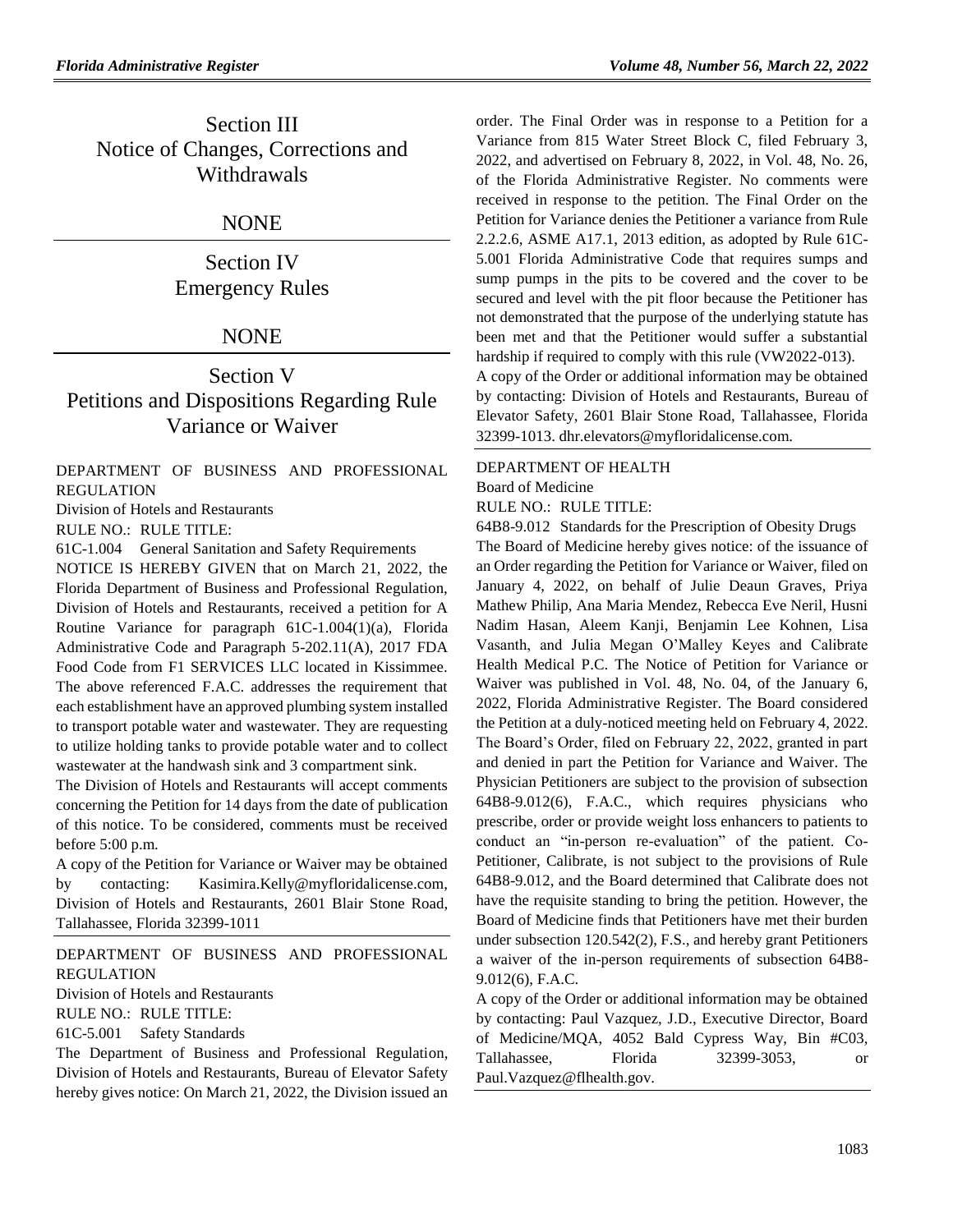## Section VI Notice of Meetings, Workshops and Public **Hearings**

### [DEPARTMENT OF AGRICULTURE AND CONSUMER](https://www.flrules.org/gateway/department.asp?id=5)  **[SERVICES](https://www.flrules.org/gateway/department.asp?id=5)**

[Division of Food, Nutrition and Wellness](https://www.flrules.org/gateway/organization.asp?id=1068)

The Food Security Advisory Committee announces a public meeting to which all persons are invited.

DATE AND TIME: Tuesday, April 12, 2022, 9:00 a.m. – 11:00 a.m.

PLACE: Microsoft Teams: Call in (audio only) (850)391-8548, 849 259 461#

GENERAL SUBJECT MATTER TO BE CONSIDERED: This is a meeting of the Food Security Advisory Committee to conduct general business.

A copy of the agenda may be obtained by contacting: Danielle Andrews at Danielle.Andrews@FDACS.Gov.

Pursuant to the provisions of the Americans with Disabilities Act, any person requiring special accommodations to participate in this workshop/meeting is asked to advise the agency at least 4 days before the workshop/meeting by contacting: Danielle Andrews at Danielle.Andrews@FDACS.Gov. If you are hearing or speech impaired, please contact the agency using the Florida Relay Service, 1(800)955-8771 (TDD) or 1(800)955-8770 (Voice).

If any person decides to appeal any decision made by the Board with respect to any matter considered at this meeting or hearing, he/she will need to ensure that a verbatim record of the proceeding is made, which record includes the testimony and evidence from which the appeal is to be issued.

For more information, you may contact: Danielle Andrews at Danielle.Andrews@FDACS.Gov.

### [DEPARTMENT OF TRANSPORTATION](https://www.flrules.org/gateway/department.asp?id=14)

The Florida Department of Transportation announces a public meeting to which all persons are invited.

DATE AND TIME: Tuesday, March 29, 2022, 1:00 p.m. – 4:00 p.m.

PLACE: FDOT District 2 Training Room, 2198 Edison Ave, Jacksonville, FL

GENERAL SUBJECT MATTER TO BE CONSIDERED: Join the FDOT team spanning multiple offices and districts for our series of Rail-Transit Listening Sessions! We need your input to make sure statewide rail and transit planning supports community visions and needs. For more information, please visit FDOT.gov/rail-transit-listening.

A copy of the agenda may be obtained by contacting: April Combs, (850)414-4817.

Pursuant to the provisions of the Americans with Disabilities Act, any person requiring special accommodations to participate in this workshop/meeting is asked to advise the agency at least 7 days before the workshop/meeting by contacting: If you are hearing or speech impaired, please contact the agency using the Florida Relay Service, 1(800)955- 8771 (TDD) or 1(800)955-8770 (Voice).

For more information, you may contact: April Combs, (850)414-4817.

### PUBLIC SERVICE COMMISSION

The FLORIDA PUBLIC SERVICE COMMISSION announces its regularly scheduled Commission Conference, to which all interested persons are invited.

DATE AND TIME: Tuesday, April 5, 2022, 9:30 a.m.

PLACE: Room 148, Betty Easley Conference Center, 4075 Esplanade Way, Tallahassee, Florida

GENERAL SUBJECT MATTER TO BE CONSIDERED: To consider those matters ready for decision

LEGAL AUTHORITY AND JURISDICTION: Chapters 120, 350, 364, 366, and 367, F.S. Persons who may be affected by Commission action on certain items on the Conference agenda may be allowed to address the Commission, either informally or by oral argument, when those items are taken up for discussion, pursuant to Rules 25-22.0021 and 25-22.0022, F.A.C. The Commission Conference Notice, Agenda, related documents, and FPSC contact information are available at [www.floridapsc.com.](http://www.floridapsc.com/)

ADA: In accordance with the Americans with Disabilities Act, persons needing a special accommodation to participate at this proceeding should contact the Office of Commission Clerk no later than five days prior to the conference at 2540 Shumard Oak Boulevard, Tallahassee, Florida 32399-0850 or (850)413- 6770 (Florida Relay Service, 1(800)955-8770 Voice or 1(800)955-8771 TDD). Assistive Listening Devices are available upon request from the Office of Commission Clerk, Gerald L. Gunter Building, Room 152.

EMERGENCY CANCELLATION OF CONFERENCE: If a named storm or other disaster requires cancellation of the Conference, Commission staff will attempt to give timely notice. Notice of cancellation will be provided on the Commission's website [\(www.floridapsc.com\)](http://www.floridapsc.com/) under the Hot Topics link on the home page. Cancellation can also be confirmed by calling the Office of Commission Clerk at (850)413-6770.

### [EXECUTIVE OFFICE OF THE GOVERNOR](https://www.flrules.org/gateway/department.asp?id=27)

The following state governmental agencies, boards and commissions announce a public meeting to which all persons are invited:

State Board of Administration Division of Bond Finance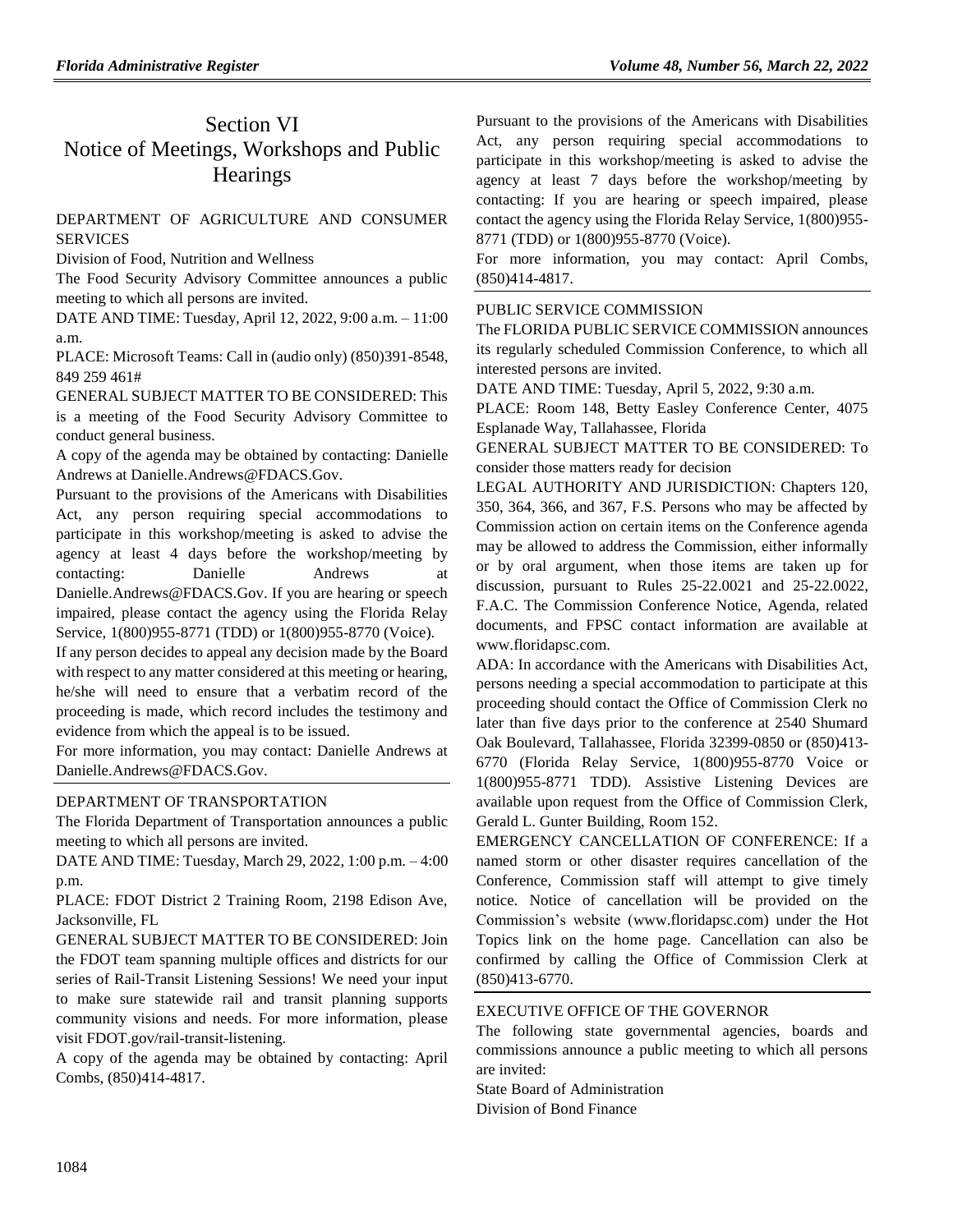Financial Services Commission Office of Insurance Regulation Office of Financial Regulation Department of Veterans' Affairs Department of Highway Safety and Motor Vehicles Department of Law Enforcement Department of Revenue Administration Commission Florida Land and Water Adjudicatory Commission Board of Trustees of the Internal Improvement Trust Fund Department of Environmental Protection DATE AND TIME: March 29, 2022, 9:00 a.m.

PLACE: Cabinet Meeting Room, Lower Level, The Capitol, Tallahassee, Florida

#### GENERAL SUBJECT MATTER TO BE CONSIDERED:

The State Board of Administration will take action on matters duly presented on its agenda, which may include such matters as Executive Director's reports; approval of fiscal sufficiency of state bond issues; approval of sale of local bonds at an interest rate in excess of statutory interest rate limitation; reports on investment performance; designation of banks as depositories for state funds; adoption of rules and regulations; investment of state funds pursuant to Chapter 215, F.S.; and consideration of other matters within its authority pursuant to Chapters 215 and 344, F.S., and Section 16 of Article IX of the Florida Constitution of 1885, as continued by subsection 9(c) of Article XII of the Florida Constitution of 1968.

The Division of Bond Finance of the State Board of Administration will take action on matters duly presented on its agenda, which will deal with the issuance of State bonds, arbitrage compliance and related matters.

The Financial Services Commission will take action on matters duly presented on its agenda which may include, but not be limited to; matters relating to rulemaking for all activities of the Office of Insurance Regulation concerning insurers and other risk bearing entities, including licensing, rates, policy forms, market conduct, claims, adjusters, issuance of certificates of authority, solvency, viatical settlements, premium financing, and administrative supervision, as provided under the Insurance Code or Chapter 636, F.S., and matters related to rulemaking for all activities of the Office of Financial Regulation relating to the regulation of banks, credit unions, other financial institutions, finance companies, retail installment sales providers, title loan lenders, collection agencies, mortgage brokers, mortgage lenders, certified capital companies, money services businesses, and the securities industry.

The Department of Veterans' Affairs will take action on matters duly presented on its agenda which may include the administration of the Department as well as actions taken to further the Department's mission of providing assistance to veterans and their dependents, pursuant to Section 292.05, F.S. The Department of Highway Safety and Motor Vehicles will take action on matters duly presented on its agenda, which may include such matters as approval of agency policies, taking agency action with regard to administrative procedure matters, and considering other matters within its authority pursuant to Florida Statutes.

The Department of Law Enforcement will take action on matters duly presented on its agenda which may include but not be limited to such matters as transfer of agency funds or positions, formulation of Departmental Rules, administrative procedure matters, submittal of reports as required, enter into contracts as authorized and to consider other matters within its authority pursuant to Chapters 20, 23, 120 and 943, F.S.

The Department of Revenue will act on matters duly presented on its agenda which may include approval of rules, legislative concept proposals, contracts over \$100,000, Departmental budgets, administrative procedure matters, and consideration of other matters within its authority.

The Administration Commission will take action on matters duly presented on its agenda which may include such matters as to create or transfer agency funds or positions, approve Career Service rules, administrative procedure matters, environmental matters arising under Chapter 380, F.S., comprehensive planning issues pursuant to Section 163.3184, F.S., determine sheriffs' budget matters, and consider other matters within its authority pursuant to various statutes including Chapters 110, 215 and 216, F.S.

The Florida Land and Water Adjudicatory Commission will take action on matters duly presented on its agenda including appeals of local government development orders in areas of critical state concern or of developments of regional impact under Section 380.07, F.S.; and review of water management matters under Chapter 373, F.S. The Commission will also review Department of Environmental Protection's rules and orders which, prior to July 1, 1993, the Governor and Cabinet, sitting as the head of the Department of Natural Resources, had authority to issue or promulgate.

The Board of Trustees of the Internal Improvement Trust Fund will take action on matters for which it is responsible pursuant to law (including duties pursuant to Title 18 of the Florida Statutes and Title 18 of the Florida Administrative Code) and that are duly presented on its agenda, which may include such matters as aquacultural issues as presented by the Division of Aquaculture in the Department of Agriculture and Consumer Services; mineral leases or sales; state or sovereign land leases, sales, exchanges, dedications, and easements; conservation and preservation lands and other land purchases; land planning matters and other matters within its authority.

The Department of Environmental Protection will present for consideration those matters required by law to be reviewed by the Governor and Cabinet, sitting as the Siting Board, which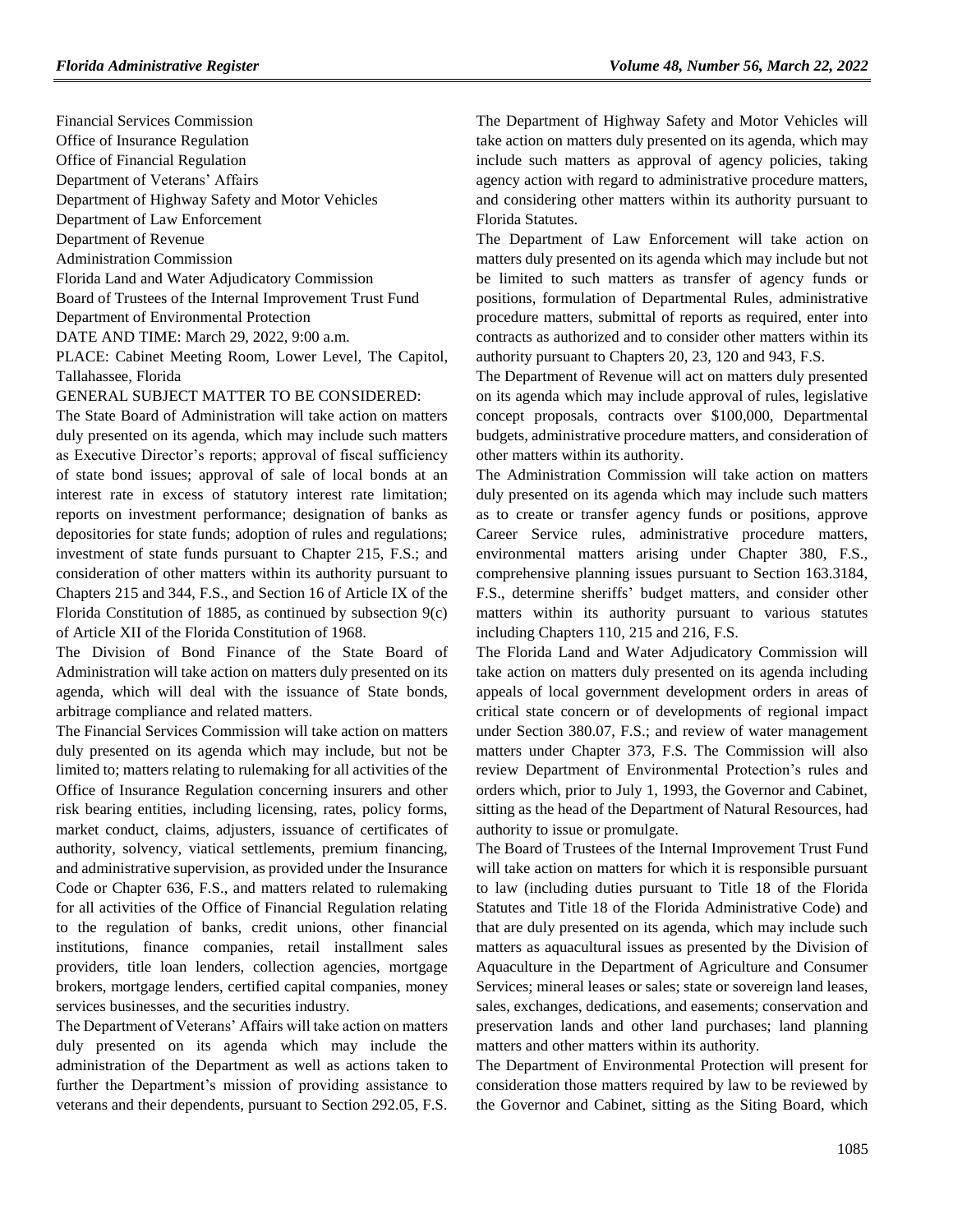may include, but are not limited to siting of power plants and electric and natural gas transmission lines.

A copy of any of the above agendas submitted to the Governor and Cabinet for this meeting may be obtained by viewing the website of the Governor and Cabinet at http://www.myflorida.com/myflorida/cabinet/ or by contacting each individual agency.

Pursuant to the provisions of the Americans with Disabilities Act, any person requiring special accommodations to participate in this meeting is asked to provide at least 48 hours' notification before the meeting by contacting: the Governor's Cabinet Affairs Office, (850)488-5152.

CABINET AIDES BRIEFING: On the Wednesday of the week prior to the above meeting, there will be a meeting of the aides to the Governor and Cabinet Members at 9:00 a.m., Cabinet Meeting Room, Lower Level, The Capitol, Tallahassee.

### [REGIONAL PLANNING COUNCILS](https://www.flrules.org/gateway/department.asp?id=29)

[West Florida Regional Planning Council](https://www.flrules.org/gateway/organization.asp?id=57)

The Esca-Rosa Regional Traffic Management Center Technical Committee announces a public meeting to which all persons are invited.

DATE AND TIME: Tuesday, March 29, 2022, 1:00 p.m. PLACE: Virtual

GENERAL SUBJECT MATTER TO BE CONSIDERED: The Esca-Rosa Regional Traffic Management Center (RTMC) Technical Committee will hold a public meeting on March 29, 2022, 1:00 p.m., to which all interested persons are invited.

The committee is comprised of representatives from the five local agencies, the Emerald Coast Regional Council, and the Florida Department of Transportation. The purpose for the committee is to serve as the technical advisors in the preparation of the Scope of Services for architecture/technical/civil design for the RTMC and to participate as technical evaluators during the consultant selection process.

Members of the community wishing to participate can tune in via telephone. Call in (audio only): United States: (321)253- 2944, One Touch Telephone: +1 321-253-2944,,424125890#, Phone Conference ID: 424 125 890#

A copy of the agenda may be obtained by contacting: Jill Nobles, jill.nobles@ecrc.org.

Pursuant to the provisions of the Americans with Disabilities Act, any person requiring special accommodations to participate in this workshop/meeting is asked to advise the agency at least 48 hours before the workshop/meeting by contacting: Public Involvement at publicinvolvement@ecrc.org. If you are hearing or speech impaired, please contact the agency using the Florida Relay Service, 1(800)955-8771 (TDD) or 1(800)955-8770 (Voice).

[WATER MANAGEMENT DISTRICTS](https://www.flrules.org/gateway/department.asp?id=40)

[St. Johns River Water Management District](https://www.flrules.org/gateway/organization.asp?id=122)

The St. Johns River Water Management District announces a workshop to which all persons are invited.

DATE AND TIME: Thursday, March 31, 2022, 10:00 a.m.

PLACE: Princess Place Preserve, 2500 Princess Place Road, Palm Coast, FL 32137

GENERAL SUBJECT MATTER TO BE CONSIDERED: Discussion of District business including an overview of regulatory and non-regulatory programs, ongoing projects to address core missions of the District and organizational planning.

NOTE: One or more Governing Board members may attend and participate in the meeting by means of communications media technology.

A copy of the agenda may be obtained by contacting: St. Johns River Water Management District, Attention Heather Barnes, 4049 Reid Street, Palatka, FL 32177, or by phone at (386)329- 4239, or by visiting the District's website at sjrwmd.com.

Pursuant to the provisions of the Americans with Disabilities Act, any person requiring special accommodations to participate in this workshop/meeting is asked to advise the agency at least 5 days before the workshop/meeting by contacting: Civil Rights Coordinator at (386)329-4500. If you are hearing or speech impaired, please contact the agency using the Florida Relay Service, 1(800)955-8771 (TDD) or 1(800)955-8770 (Voice).

### [WATER MANAGEMENT DISTRICTS](https://www.flrules.org/gateway/department.asp?id=40)

[Southwest Florida Water Management District](https://www.flrules.org/gateway/organization.asp?id=123)

The Southwest Florida Water Management District (SWFWMD) announces a public meeting to which all persons are invited.

DATES AND TIMES: Northern Region: Wednesday, April 6, 2022, 10:00 a.m.; Southern Region: Thursday, April 7, 2022, 10:00 a.m.; Heartland Region: Wednesday, April 13, 2022, 10:00 a.m.; Tampa Bay Region: Thursday, April 14, 2022, 10:00 a.m.

PLACE: Multiple locations:

Wednesday, April 6, 2022: Northern Region (Citrus, Hernando, Lake, Levy, Marion and Sumter counties), Brooksville Office, 2379 Broad Street, Brooksville, FL 34604

Thursday, April 7, 2022: Southern Region (Charlotte, DeSoto, Manatee and Sarasota counties), Sarasota County Commission Chambers – 1660 Ringling Blvd., Sarasota, FL 34236

Wednesday, April 13, 2022: Heartland Region (Polk, Highlands and Hardee counties), Bartow City Hall, 450 N. Wilson Ave., Bartow, FL 33830

Thursday, April 14, 2022: Tampa Bay Region (Hillsborough, Pasco and Pinellas counties), Tampa Office, 7601 US Highway 301 North, Tampa, FL 33637

GENERAL SUBJECT MATTER TO BE CONSIDERED: The FY2023 Cooperative Funding Initiative Regional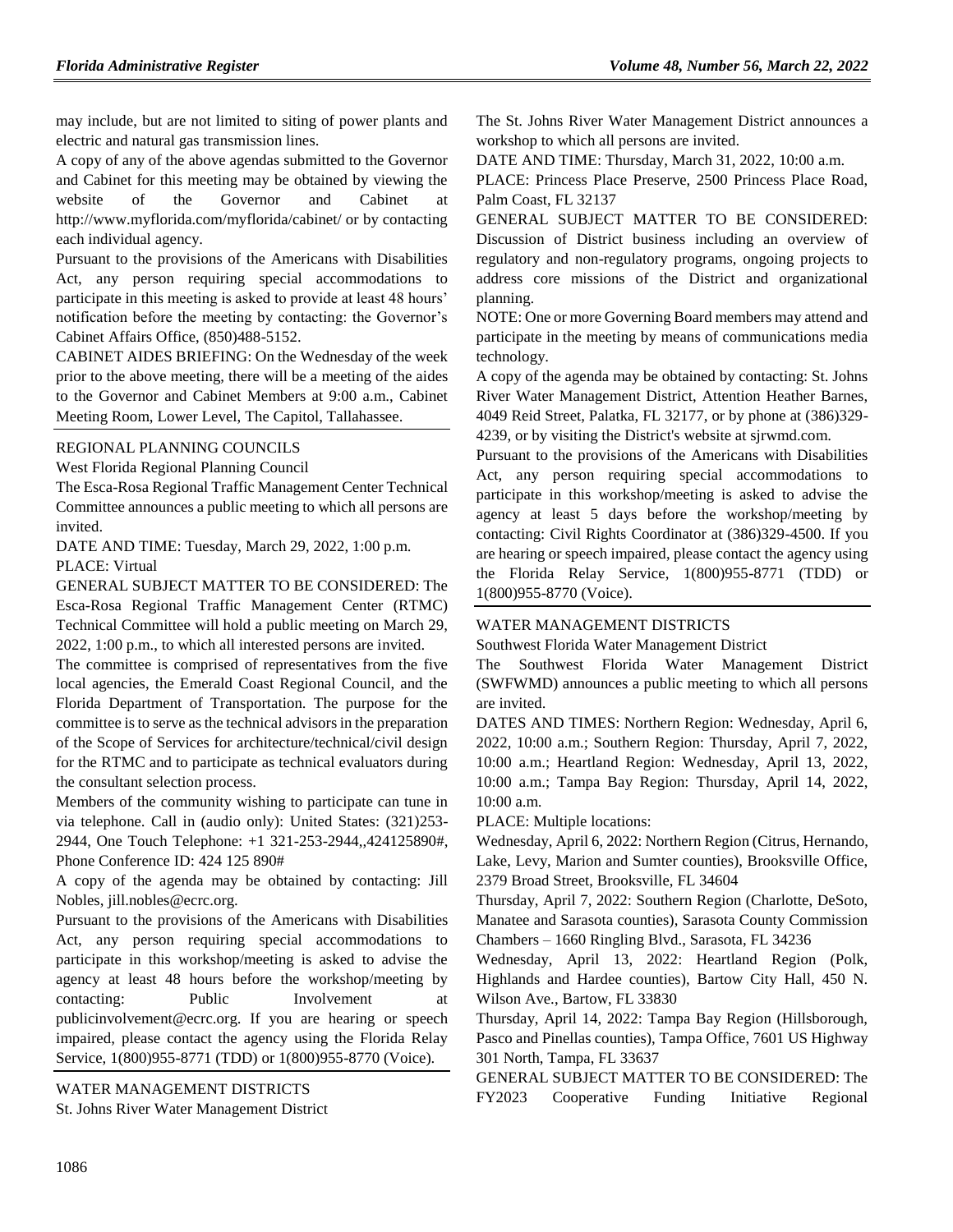Subcommittee Public Meeting: Governing Board members will discuss, evaluate and prioritize fiscal year 2023 requests for project funding in SWFWMD counties. All or part of this meeting may be conducted via communications media technology in order to permit maximum participation of Board members.

A copy of the agenda may be obtained by contacting: WaterMatters.org – Boards, Meetings & Event Calendar, 1(800)423-1476 (FL only) or (352)796-7211.

Pursuant to the provisions of the Americans with Disabilities Act, any person requiring special accommodations to participate in this workshop/meeting is asked to advise the agency at least 5 days before the workshop/meeting by contacting: SWFWMD Human Resources Office Chief at 1(800)423-1476 (FL only) or (352)796-7211, x4747, TDD (FL only) 1(800)231-6103, or email to ADACoordinator@WaterMatters.org. If you are hearing or speech impaired, please contact the agency using the Florida Relay Service, 1(800)955-8771 (TDD) or 1(800)955-8770 (Voice).

If any person decides to appeal any decision made by the Board with respect to any matter considered at this meeting or hearing, he/she will need to ensure that a verbatim record of the proceeding is made, which record includes the testimony and evidence from which the appeal is to be issued.

For more information, you may contact: Virginia.Singer@WaterMatters.org; 1(800)423-1476 (FL only) or (352)796-7211, x4662 (Ad Order EXE0831).

### [DEPARTMENT OF MANAGEMENT SERVICES](https://www.flrules.org/gateway/department.asp?id=60)

[Division of Communications](https://www.flrules.org/gateway/organization.asp?id=224)

The Department of Management Services announces a public meeting to which all persons are invited.

DATE AND TIME: Tuesday, April 5, 2022, 9:30 a.m. – 5:00 p.m.

PLACE: Teleconference only: Dial in (Toll Free): 1(866)899- 4679, United States: (571)317-3116, Access Code: 488-454- 357, Audio Pin: (None) Select #

GENERAL SUBJECT MATTER TO BE CONSIDERED: The Joint Task Force (JTF) Technical Committee will discuss items to bring to the attention of the JTF Board regarding the Statewide Law Enforcement Radio System (SLERS).

A copy of the agenda may be obtained by contacting: Millie Marchiano, (850)922-7435, Millicent.Marchiano@dms.fl.gov. The Agenda and handouts will be made available closer to the date of the meeting at the following web address: https://www.dms.myflorida.com/business\_operations/telecom munications/public\_safety\_communications/radio\_communica tions\_services/statewide\_law\_enforcement\_radio\_system\_sler s/upcoming\_joint\_task\_force\_meetings.

Pursuant to the provisions of the Americans with Disabilities Act, any person requiring special accommodations to participate in this workshop/meeting is asked to advise the agency at least 5 days before the workshop/meeting by contacting: Millie Marchiano at (850)922-7435 or by email at millicent.marchiano@dms.fl.gov. If you are hearing or speech impaired, please contact the agency using the Florida Relay Service, 1(800)955-8771 (TDD) or 1(800)955-8770 (Voice). For more information, you may contact: Millie Marchiano at (850)922-7435 or by email at millicent.marchiano@dms.fl.gov.

### [DEPARTMENT OF ENVIRONMENTAL PROTECTION](https://www.flrules.org/gateway/department.asp?id=62) RULE NOS.:RULE TITLES:

[62-42.200](https://www.flrules.org/gateway/ruleNo.asp?id=62-42.200) Definitions

[62-42.300](https://www.flrules.org/gateway/ruleNo.asp?id=62-42.300) Minimum Flows and Levels and Recovery and Prevention Strategies

The Department of Environmental Protection announces a workshop in which all persons are invited. There will be two opportunities to attend the workshop. The Department will present the same items at each date. The workshop will occur during the following dates and times:

DATE AND TIME: April 5, 2022, 1:00 p.m. Eastern Time

PLACE: Suwannee River Water Management District, Suwannee Room, 9225 CR 49, Live Oak, FL 32060

A weblink may be available upon request.

DATE AND TIME: April 6, 2022, 10:00 a.m. Eastern Time PLACE: St. Johns Water Management District: District Headquarters, 4049 Reid St., Palatka, FL 32177

A weblink may be available upon request.

SUBJECT AREA TO BE ADDRESSED: The rule to be discussed includes minimum flows for the Lower Santa Fe and Ichetucknee Rivers and Priority Springs (LSFIR) and any associated recovery or prevention strategy required by Section 373.0421, F.S., which generally affect consumptive use permittees and may affect applicants for surface water management permits in all applicable water management districts without the need for further rulemaking by the water management districts. The LSFIR includes 6 Outstanding Florida Springs as defined by subsection 373.802(4), F.S., and is therefore subject to 373.805, F.S.

A copy of the agenda may be obtained by contacting: Stefani Weeks, (850)245-3139, [Stefani.Weeks@floridadep.gov](mailto:Stefani.Weeks@floridadep.gov) or by visiting the website at: https://floridadep.gov/waterpolicy/water-policy/content/office-water-policy-rulemaking.

Pursuant to the provisions of the Americans with Disabilities Act, any person requiring special accommodations to participate in this workshop/meeting is asked to advise the agency at least 48 hours before the workshop/meeting by contacting: Stefani Weeks at (850)245-3139. If you are hearing or speech impaired, please contact the agency using the Florida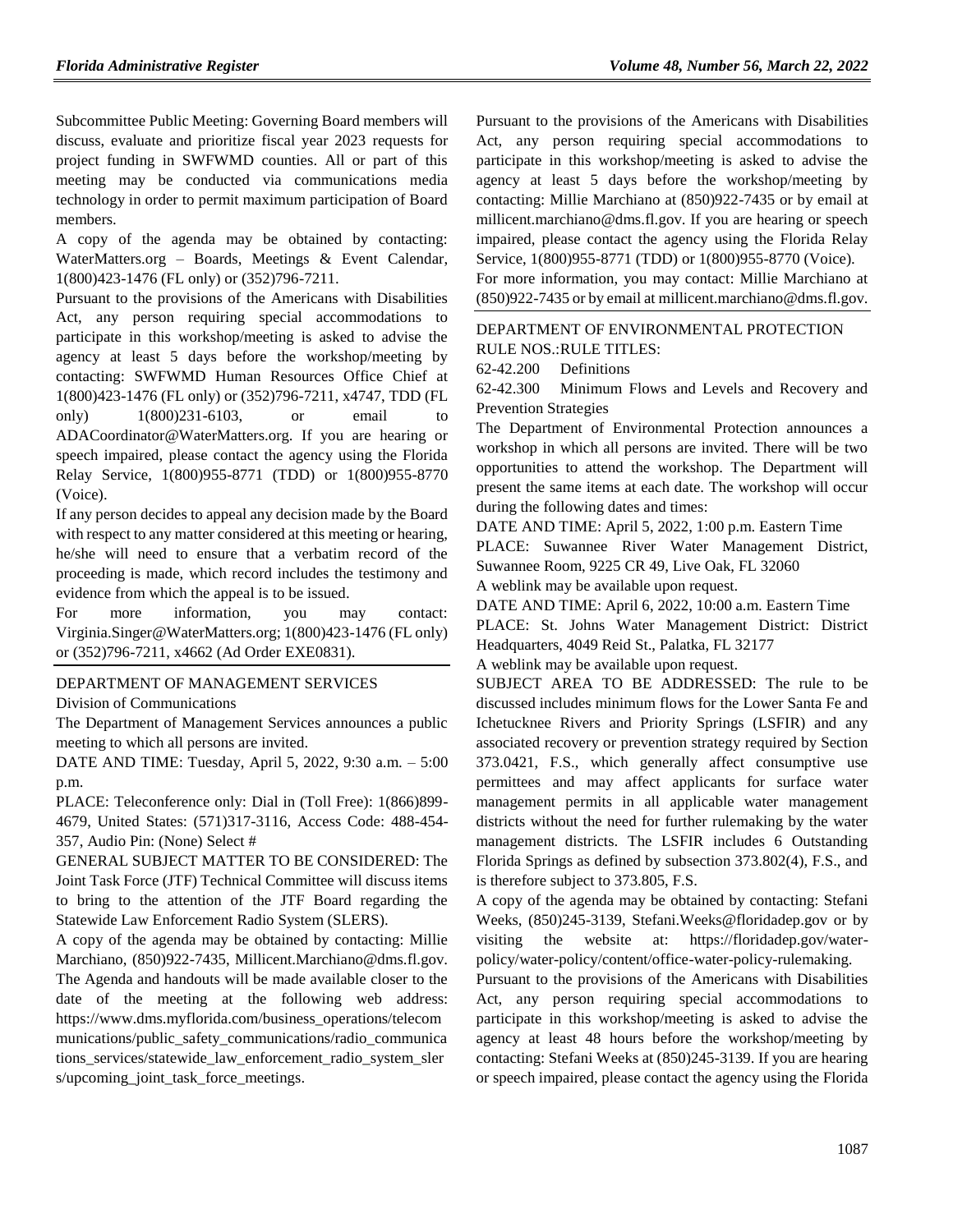Relay Service, 1(800)955-8771 (TDD) or 1(800)955-8770 (Voice).

THE PERSON TO BE CONTACTED REGARDING THE PROPOSED RULE DEVELOPMENT AND A COPY OF THE PRELIMINARY DRAFT, IF AVAILABLE, IS: Stefani Weeks, Stefani.Weeks@floridadep.gov, (850)245-3139.

[DEPARTMENT OF ENVIRONMENTAL PROTECTION](https://www.flrules.org/gateway/department.asp?id=62) [Office of the Secretary](https://www.flrules.org/gateway/organization.asp?id=294)

The Florida Greenways and Trails Council announces a public meeting to which all persons are invited.

DATES AND TIMES: April 6, 2022, 9:00 a.m.; April 7, 2022, 9:00 a.m.

PLACE: Boyd Hill Nature Preserve, Hammock Hall, 3010 31st St S, St. Petersburg, FL 33712

GENERAL SUBJECT MATTER TO BE CONSIDERED: The Council will meet to conduct general business.

A copy of the agenda may be obtained by contacting: Katie Bernier, Office of Greenways and Trails, Division of Recreation and Parks, Florida Department of Environmental Protection, 3900 Commonwealth Boulevard, MS 795, Tallahassee, Florida 32399-3000, Katherine.bernier@floridadep.gov, 1(863)314-8439.

Pursuant to the provisions of the Americans with Disabilities Act, any person requiring special accommodations to participate in this workshop/meeting is asked to advise the agency at least 5 days before the workshop/meeting by contacting: Katie Bernier, Office of Greenways and Trails, Division of Recreation and Parks, Florida Department of Environmental Protection, 3900 Commonwealth Boulevard, MS 795, Tallahassee, Florida 32399-3000, Katherine.bernier@floridadep.gov, 1(863)314-8439. If you are hearing or speech impaired, please contact the agency using the Florida Relay Service, 1(800)955-8771 (TDD) or 1(800)955- 8770 (Voice).

### [FLORIDA HOUSING FINANCE CORPORATION](https://www.flrules.org/gateway/department.asp?id=67)

The Florida Housing Finance Corporation announces a public meeting to which all persons are invited.

DATE AND TIME: Thursday, June 2, 2022, 2:00 p.m.

PLACE: The meeting will be accessible via phone. The call-in information is available on the Corporation's website at: https://www.floridahousing.org/legal/procurements/requestsfor-applications-(other-florida-housing-programs).

GENERAL SUBJECT MATTER TO BE CONSIDERED: This Review Committee meeting will be to discuss the responses received from qualified Applicants in response to RFA 2022- 01 for the Housing Stability for Homeless Schoolchildren Initiative, answer any questions the Review Committee may have regarding the responses, give the scores, and submit a recommendation to Florida Housing's Board of Directors.

A copy of the agenda may be obtained by contacting: Jenny Marshall, (850)488-4197 or

Jenny.Marshall@floridahousing.org.

Pursuant to the provisions of the Americans with Disabilities Act, any person requiring special accommodations to participate in this workshop/meeting is asked to advise the agency at least 5 days before the workshop/meeting by contacting: Jenny Marshall, (850)488-4197. If you are hearing or speech impaired, please contact the agency using the Florida Relay Service, 1(800)955-8771 (TDD) or 1(800)955-8770 (Voice).

If any person decides to appeal any decision made by the Board with respect to any matter considered at this meeting or hearing, he/she will need to ensure that a verbatim record of the proceeding is made, which record includes the testimony and evidence from which the appeal is to be issued.

# [DEPARTMENT OF ECONOMIC OPPORTUNITY](https://www.flrules.org/gateway/department.asp?id=73)

[Division of Workforce Services](https://www.flrules.org/gateway/organization.asp?id=1065)

The Reemployment Assistance Appeals Commission announces a public meeting to which all persons are invited.

DATE AND TIME: March 30, 2022, 9:30 a.m.

PLACE: Reemployment Assistance Appeals Commission, 1211 Governors Square Boulevard, Suite 300, Tallahassee, Florida 32301. Attendance by telephone is also available by calling (850)988-5144 and entering phone conference ID: 385 351 95 #.

GENERAL SUBJECT MATTER TO BE CONSIDERED: Disposition of cases pending before the Reemployment Assistance Appeals Commission, and the Chairman's report. No public testimony will be taken.

A copy of the agenda may be obtained by contacting: the office of the Reemployment Assistance Appeals Commission at RAAC.Inquiries@deo.myflorida.com or by visiting https://www.floridajobs.org/Reemployment-Assistance-

Service-Center/reemployment-assistance-appeals-

commission/about-the-reemployment-assistance-appealscommission/raac-notices.

Pursuant to the provisions of the Americans with Disabilities Act, any person requiring special accommodations to participate in this workshop/meeting is asked to advise the agency at least 24 hours before the workshop/meeting by contacting: The Commission Clerk at (850)692-0180. If you are hearing or speech impaired, please contact the agency using the Florida Relay Service, 1(800)955-8771 (TDD) or 1(800)955- 8770 (Voice).

For more information, you may contact: The Commission Clerk at (850)692-0180.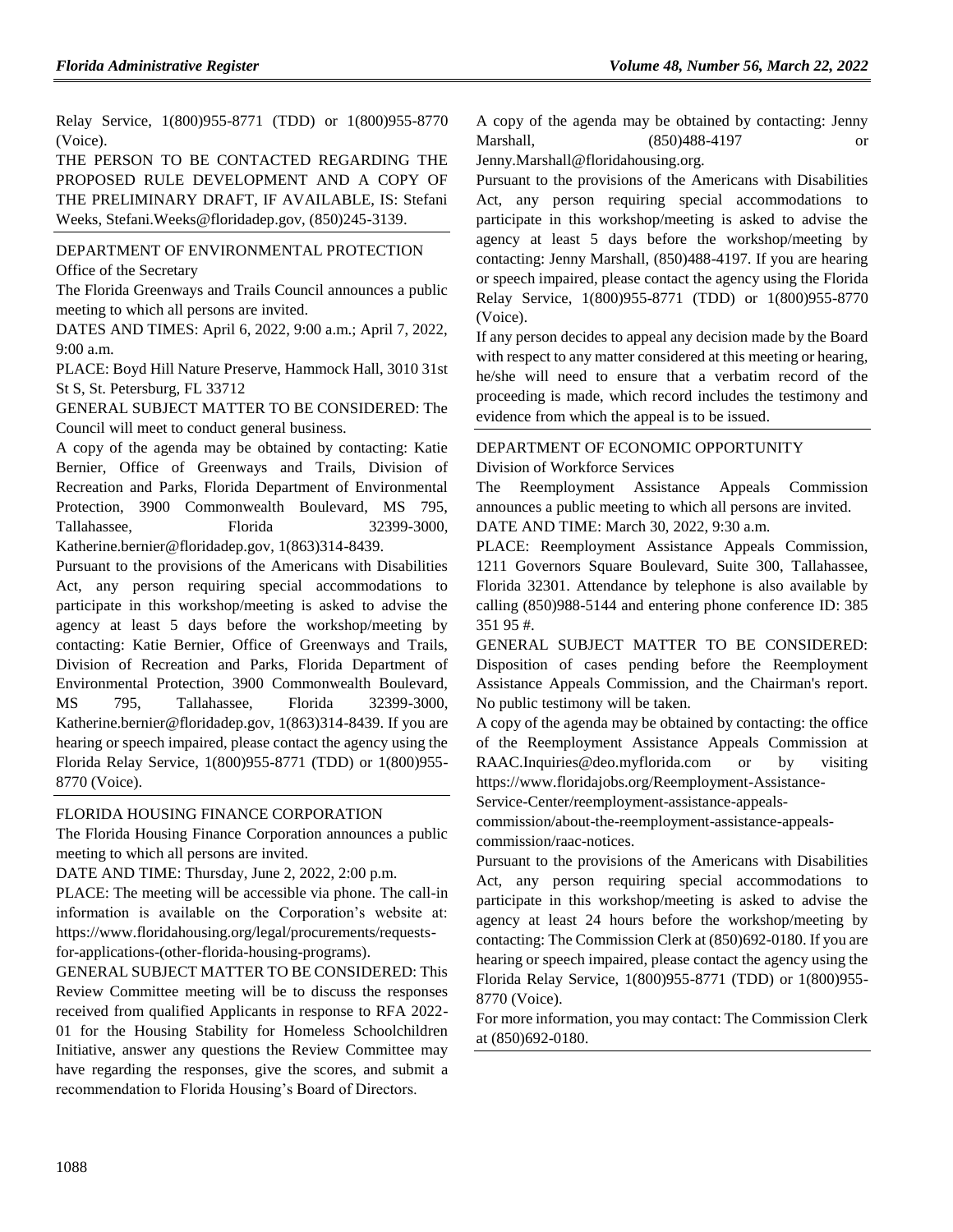[Florida Workers' Compensation Joint Underwriting](https://www.flrules.org/gateway/organization.asp?id=757)  [Association, Inc.](https://www.flrules.org/gateway/organization.asp?id=757)

The FWCJUA MAP Committee announces a telephone conference call to which all persons are invited.

DATE AND TIME: March 30, 2022, 2:00 p.m. ET

PLACE: Contact Kathy Coyne at (941)378-7408 to participate. GENERAL SUBJECT MATTER TO BE CONSIDERED: The agenda topic will be the market assistance plan.

A copy of the agenda may be obtained by contacting: Kathy Coyne, or at www.fwcjua.com.

Section VII Notice of Petitions and Dispositions Regarding Declaratory Statements

### NONE

## Section VIII Notice of Petitions and Dispositions Regarding the Validity of Rules

Notice of Petition for Administrative Determination has been filed with the Division of Administrative Hearings on the following rules:

### NONE

Notice of Disposition of Petition for Administrative Determination has been filed with the Division of Administrative Hearings on the following rules: JACARANDA AT CENTRAL PARK MASTER ASSOCIATION, INC. vs. SOUTH FLORIDA WATER MANAGEMENT DISTRICT, CASE NO.: 22-0849RX; RULE NO.: 40E-4.091

Section IX Notice of Petitions and Dispositions Regarding Non-rule Policy Challenges

NONE

Section X Announcements and Objection Reports of the Joint Administrative Procedures **Committee** 

### **NONE**

Section XI Notices Regarding Bids, Proposals and Purchasing

#### [DEPARTMENT OF EDUCATION](https://www.flrules.org/gateway/department.asp?id=6)

[University of Florida](https://www.flrules.org/gateway/organization.asp?id=198)

UF-626 New Conference Center at the University House NOTICE TO PROFESSIONAL CONSULTANTS:

The University of Florida Board of Trustees announces that Professional Services in the discipline of architecture will be required for the project listed below:

Project: UF-626, New Conference Center at the University House (Gainesville, FL)

Originally built in 1953, the house was the residence for the University President. As well as being a residence, the lower level of the house was used for events. In 2006 the house changed uses to strictly an event space which has been challenged with accessibility and appropriate size spaces for the types of functions needed. The new building will be used as a conference center with different sized meeting rooms, wide corridors to display art, coat check, full catering kitchen and a couple offices. The exterior space will need to be covered for exterior event space. The project will also include substantial site work – two new vehicular entry sequences, parking and covered entry will need to be included. The landscape is envisioned to be a park like setting where students, faculty, staff and visitors may want to visit. Also on the site will be a pavilion with restrooms, covered event space, and storage.

The estimated construction budget is approximately \$14,190,000, including site improvements, equipment, utilities, and the pavilion. The project will be delivered using the Construction Manager at Risk method. FGBC Gold level certification is mandatory.

The selected firm will provide design, construction documents and construction administration services for the referenced project. Plans and specifications for University of Florida projects are subject to reuse in accordance with the provisions of Section 287.055, Florida Statutes.

Blanket design professional liability insurance will be required from the architect, mechanical, electrical, plumbing, fire protection, structural, and civil engineering consultants for this project and will be provided as a part of Basic Services. The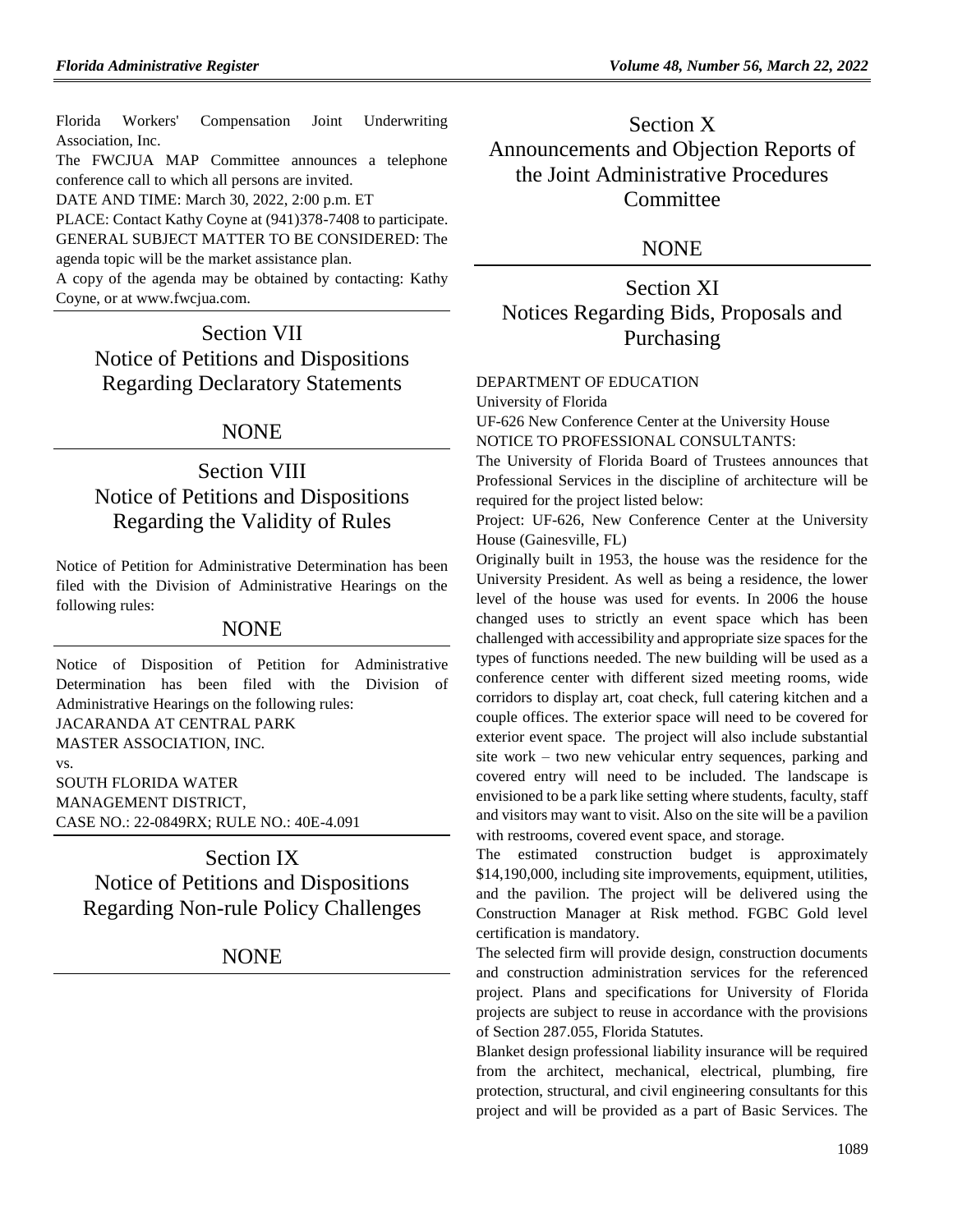selected applicant will also be required to provide insurance coverage for General Liability, Automotive Liability, and Workers' Compensation.

Applicants will be evaluated on the basis of their past performance, experience, personnel, design ability, references, workload, and responses to questions posed both in the shortlist and interview phases. The Selection Committee may reject all proposals and stop the selection process at any time.

At the time of application, the applicant and its landscape architectural and engineering consultants must possess current design licenses from the appropriate governing board and be properly registered to practice its profession in the State of Florida. If the applicant is a corporation, must be chartered by the Florida Department of State to operate in Florida.

Applicants desiring to provide professional services for the project shall submit a proposal only after thoroughly reviewing the facilities program, Project Fact Sheet, and other background information. The proposal shall be prepared as specified in the PQS Instructions and shall include:

1. A Letter of Application that concisely illustrates the applicant's understanding of the scope of services, design intent, schedule, and other goals and considerations as outlined in the Project Fact Sheet and facilities program.

2. A completed, project-specific "Professional Qualifications Supplement" (PQS) proposal with signed certification. Applications on any other form will not be considered.

3. Resumes, sustainability accreditation, and other pertinent credentials for all proposed staff (applicant and consultants).

4. Proof of the applicant's corporate status in Florida (if applicable) and copies of current licenses for applicant and all engineering and landscape architecture consultants from the appropriate governing board.

5. Proof of the applicant's and all engineering consultants' ability to be insured for the level of professional liability coverage demanded for this project.

As required by Section 287.133, Florida Statutes, an applicant may not submit a proposal for this project if it is on the convicted vendor list for a public entity crime committed within the past 36 months. The selected professional must warrant that it will neither utilize the services of, nor contract with, any supplier, subcontractor, or consultant in excess of \$15,000.00 in connection with this project for a period of 36 months from the date of their being placed on the convicted vendor list.

Incomplete proposals will be disqualified. Submittal materials will not be returned.

Additional information to assist the applicant in preparing a complete proposal – including the project-specific PQS forms, instructions, Project Fact Sheet, facilities program, UF Design and Commissioning Services Guide, UF Design and Construction Standards, standard University of Florida Owner-Professional agreement, and other project and process information – can be found on the Planning Design& Construction website.

Finalists may be provided with supplemental interview requirements and criteria as needed.

Provide the number of copies prescribed in the Project Fact Sheet. Submittals must be received in the Planning Design & Construction office by 3:00 PM local time, on Friday April 15, 2022. Facsimile (FAX) submittals are not acceptable and will not be considered.

UF Planning Design & Construction, 245 Gale Lemerand Drive / P.O. Box 115050, Gainesville, FL 32611-5050, Telephone: (352)273-4000, Internet: www.facilities.ufl.edu.

#### [FLORIDA HOUSING FINANCE CORPORATION](https://www.flrules.org/gateway/department.asp?id=67)

Request for Applications 2022-01, for the Housing Stability for Homeless Schoolchildren Initiative

The Florida Housing Finance Corporation invites all qualified Applicants to submit proposals for consideration in accordance with the terms and conditions set forth in this Request for Applications (RFA) 2022-01, relating to the procurement of the Housing Stability for Homeless Schoolchildren Initiative. Florida Housing expects to select one or more Applicants who propose to provide these services as specified in this RFA.

Applications shall be accepted until 2:00 p.m. (Eastern Time), May 19, to the attention of the Contracts Administrator, at the address listed in the RFA.

For questions or additional information, please contact: Jenny Marshall at (850)488-4197 [Jenny.Marshall@floridahousing.org.](mailto:Jenny.Marshall@floridahousing.org) To obtain a copy of the RFA, which outlines selection criteria and applicant's responsibilities, please submit your request to the attention of Jenny Marshall, or you can download the RFA from the Florida Housing Finance Corporation website at: [https://www.floridahousing.org/legal/procurements/requests](https://www.floridahousing.org/legal/procurements/requests-for-applications-(other-florida-housing-programs))[for-applications-\(other-florida-housing-programs\).](https://www.floridahousing.org/legal/procurements/requests-for-applications-(other-florida-housing-programs)) Any modifications that occur to the RFA will be posted at the website and may result in an extension of the deadline.

[Pasco County Board of County Commissioners](https://www.flrules.org/gateway/organization.asp?id=1352) RFP-22-120

RFP-22-120 HALF-CENT SALES TAX REVENUE IMPROVEMENT BONDS, SERIES 2022C; April 11, 2022 3:00 p.m.; [WWW.BIDNETDIRECT.COM](http://www.bidnetdirect.com/)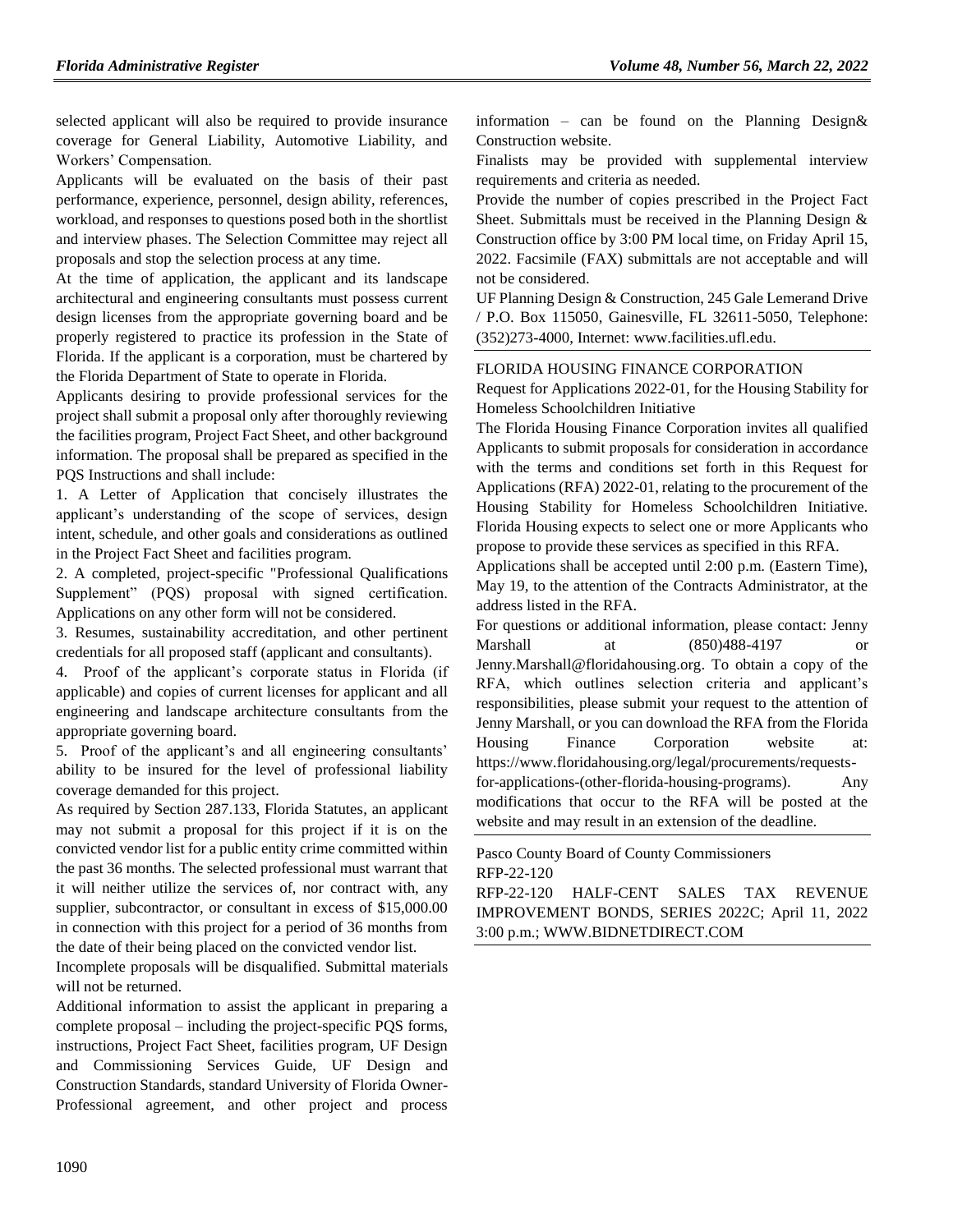## Section XII **Miscellaneous**

#### [DEPARTMENT OF STATE](https://www.flrules.org/gateway/department.asp?id=1)

Index of Administrative Rules Filed with the Secretary of State Pursuant to subparagraph  $120.55(1)(b)6. - 7$ ., F.S., the below list of rules were filed in the Office of the Secretary of State between 3:00 p.m., Tuesday, March 15, 2022 and 3:00 p.m., Monday, March 21, 2022.

| Rule No.      | <b>File Date</b>                                                                                                              | <b>Effective</b>     |
|---------------|-------------------------------------------------------------------------------------------------------------------------------|----------------------|
| 40C-23.001    | 3/17/2022                                                                                                                     | Date<br>4/6/2022     |
| 40D-8.041     | 3/18/2022                                                                                                                     | 4/7/2022             |
| 53ER22-15     | 3/15/2022                                                                                                                     | 3/15/2022            |
| 59A-11.019    | 3/18/2022                                                                                                                     | 4/7/2022             |
| 61G15-35.0021 | 3/16/2022                                                                                                                     | 4/5/2022             |
| 61G15-35.003  | 3/16/2022                                                                                                                     | 4/5/2022             |
| 62ER22-2      | 3/16/2022                                                                                                                     | 3/16/2022            |
| 64B9-3.014    | 3/21/2022                                                                                                                     | 4/10/2022            |
| 68A-1.004     | 3/18/2022                                                                                                                     | 7/1/2022             |
| 68A-9.004     | 3/18/2022                                                                                                                     | 7/1/2022             |
| 68A-12.001    | 3/18/2022                                                                                                                     | 7/1/2022             |
| 68A-12.003    | 3/18/2022                                                                                                                     | 7/1/2022             |
| 68A-12.004    | 3/18/2022                                                                                                                     | 7/1/2022             |
| 68A-12.010    | 3/18/2022                                                                                                                     | 7/1/2022             |
| 68A-13.001    | 3/18/2022                                                                                                                     | 7/1/2022             |
| 68A-13.003    |                                                                                                                               |                      |
| 68A-13.004    | 3/18/2022<br>3/18/2022                                                                                                        | 7/1/2022<br>7/1/2022 |
| 68A-15.004    | 3/18/2022                                                                                                                     | 7/1/2022             |
| 68A-15.006    |                                                                                                                               | 7/1/2022             |
|               | 3/18/2022                                                                                                                     |                      |
| 68A-15.061    | 3/18/2022                                                                                                                     | 7/1/2022             |
| 68A-15.062    | 3/18/2022                                                                                                                     | 7/1/2022             |
| 68A-15.063    | 3/18/2022                                                                                                                     | 7/1/2022             |
| 68A-15.064    | 3/18/2022                                                                                                                     | 7/1/2022             |
| 68A-15.065    | 3/18/2022                                                                                                                     | 7/1/2022             |
| $68A-17.004$  | 3/18/2022                                                                                                                     | 7/1/2022             |
| 68A-17.005    | 3/18/2022                                                                                                                     | 7/1/2022             |
| 68B-41.002    | 3/18/2022                                                                                                                     | 4/7/2022             |
| 68B-41.004    | 3/18/2022                                                                                                                     | 4/7/2022             |
|               | <b>LIST OF RULES AWAITING LEGISLATIVE</b><br>APPROVAL SECTIONS 120.541(3), 373.139(7)<br>AND/OR 373.1391(6), FLORIDA STATUTES |                      |
| Rule No.      | <b>File Date</b>                                                                                                              | <b>Effective</b>     |
|               |                                                                                                                               | Date                 |

| 5K-4.020    | 12/10/2021 | **/**/**** |
|-------------|------------|------------|
| 5K-4.035    | 12/10/2021 | **/**/**** |
| 5K-4.045    | 12/10/2021 | **/**/**** |
| 60FF1-5.009 | 7/21/2016  | **/**/**** |
| $60P-1.003$ | 12/8/2021  | **/**/**** |
| 60P2.002    | 11/5/2019  | **/**/**** |
| 60P-2.003   | 11/5/2019  | **/**/**** |
| 62-600.405  | 11/16/2021 | **/**/**** |
| 62-600.705  | 11/16/2021 | **/**/**** |
| 62-600.720  | 11/16/2021 | **/**/**** |
| 64B8-10.003 | 12/9/2015  | **/**/**** |
| 69L-7.020   | 10/22/2021 | **/**/**** |

### [DEPARTMENT OF HIGHWAY SAFETY AND MOTOR](https://www.flrules.org/gateway/department.asp?id=15)  [VEHICLES](https://www.flrules.org/gateway/department.asp?id=15)

[Division of Motor Vehicles](https://www.flrules.org/gateway/organization.asp?id=42)

Establishment of Moramoto LLC, line-make VAND

Notice of Publication for a New Point

Franchise Motor Vehicle Dealer in a County of More

than 300,000 Population

Pursuant to Section 320.642, Florida Statutes, notice is given that Vanderhall Motor Works, Inc., intends to allow the establishment of Moramoto LLC, as a dealership for the sale of motorcycles manufactured by Vanderhall Motor Works, Inc., (line-make VAND) at 7000 Park Boulevard North, Pinellas Park, (Pinellas County), Florida 33781, on or after April 21, 2022.

The name and address of the dealer operator(s) and principal investor(s) of Moramoto LLC are dealer operator(s): Andrew Mora, 7000 Park Boulevard North, Pinellas Park, Florida 33781; principal investor(s): Andrew Mora, 7000 Park Boulevard North, Pinellas Park, Florida 33781, Alina Mora, 7000park Boulevard N, Pinellas Park, Florida 33781.

The notice indicates intent to establish the new point location in a county of more than 300,000 population, according to the latest population estimates of the University of Florida, Bureau of Economic and Business Research.

Certain dealerships of the same line-make may have standing, pursuant to Section 320.642, Florida Statutes, to file a petition or complaint protesting the application.

Written petitions or complaints must be received by the Department of Highway Safety and Motor Vehicles within 30 days of the date of publication of this notice and must be submitted to: Sondra Howard, Administrator, Dealer License Section, Department of Highway Safety and Motor Vehicles, Room A-312 MS65, Neil Kirkman Building, 2900 Apalachee Parkway, Tallahassee, Florida 32399-0635.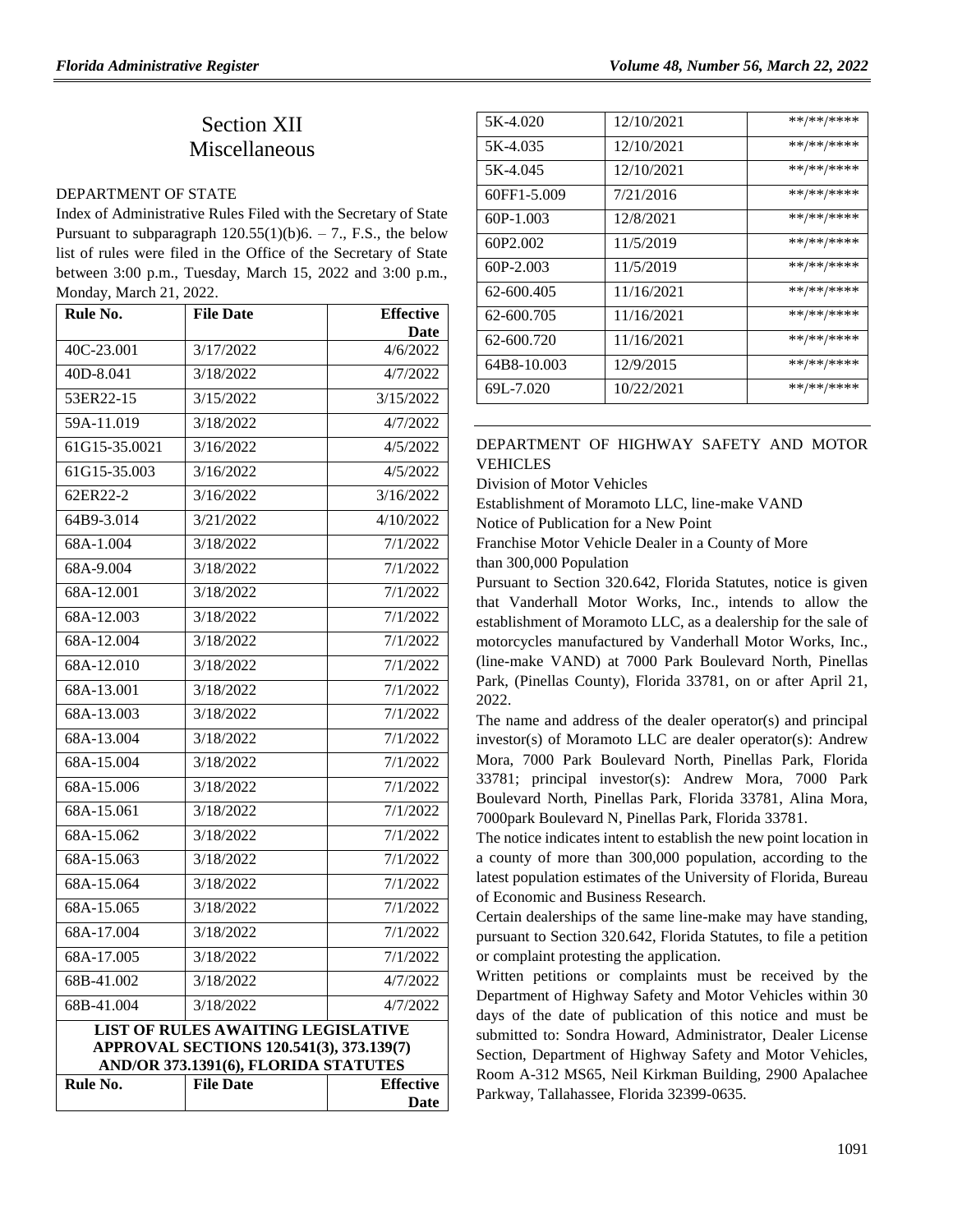A copy of such petition or complaint must also be sent by US Mail to: Michelle Lee, Vanderhall Motor Works, Inc., 3500 Mountain Vista Parkway, Provo, Utah 84606.

If no petitions or complaints are received within 30 days of the date of publication, a final order will be issued by the Department of Highway Safety and Motor Vehicles approving the establishment of the dealership, subject to the applicant's compliance with the provisions of Chapter 320, Florida Statutes.

## Section XIII Index to Rules Filed During Preceding Week

### INDEX TO RULES FILED BETWEEN MARCH 14, 2022 AND MARCH 18, 2022

| Rule No. | File Date | Effective | Proposed | Amended  |
|----------|-----------|-----------|----------|----------|
|          |           | Date      | Vol./No. | Vol./No. |

### **WATER MANAGEMENT DISTRICTS**

**St. Johns River Water Management District** 40C-23.001 3/17/22 4/6/22 48/32

### **Southwest Florida Water Management District**

40D-8.041 3/18/22 4/7/22 48/30

#### **DEPARTMENT OF THE LOTTERY**

| 53ER22-15 3/15/22 | 3/15/22 | 48/52 |
|-------------------|---------|-------|
|                   |         |       |

### **AGENCY FOR HEALTH CARE ADMINISTRATION**

**Health Facility and Agency Licensing**

59A-11.019 3/18/22 4/7/22 47/247

### **DEPARTMENT OF BUSINESS AND PROFESSIONAL REGULATION**

| <b>Board of Professional Engineers</b> |                |       |  |
|----------------------------------------|----------------|-------|--|
| 61G15-35.0021                          | 3/16/22 4/5/22 | 48/12 |  |
| 61G15-35.003                           | 3/16/22 4/5/22 | 48/12 |  |

#### **DEPARTMENT OF HEALTH**

|  | 64ER22-2 | 3/16/22 | 3/16/22 | 48/54 |
|--|----------|---------|---------|-------|
|--|----------|---------|---------|-------|

### **Board of Dentistry**

| Rule No. | File Date | Effective | Proposed | Amended  |
|----------|-----------|-----------|----------|----------|
|          |           | Date      | Vol./No. | Vol./No. |
|          |           |           |          |          |

```
64B5-9.011 3/14/22 4/3/22 48/08
```

| FISH | AND.       | <b>WILDLIFE</b> | <b>CONSERVATION</b> |
|------|------------|-----------------|---------------------|
|      | COMMISSION |                 |                     |

### **Freshwater Fish and Wildlife**

| 68A-1.004  | 3/18/22 | 7/1/22 | 48/09 |
|------------|---------|--------|-------|
| 68A-9.004  | 3/18/22 | 7/1/22 | 48/09 |
| 68A-12.001 | 3/18/22 | 7/1/22 | 48/09 |
| 68A-12.003 | 3/18/22 | 7/1/22 | 48/09 |
| 68A-12.004 | 3/18/22 | 7/1/22 | 48/10 |
| 68A-12.010 | 3/18/22 | 7/1/22 | 48/09 |
| 68A-13.001 | 3/18/22 | 7/1/22 | 48/09 |
| 68A-13.003 | 3/18/22 | 7/1/22 | 48/09 |
| 68A-13.004 | 3/18/22 | 7/1/22 | 48/09 |
| 68A-15.004 | 3/18/22 | 7/1/22 | 48/09 |
| 68A-15.006 | 3/18/22 | 7/1/22 | 48/09 |
| 68A-15.061 | 3/18/22 | 7/1/22 | 48/09 |
| 68A-15.062 | 3/18/22 | 7/1/22 | 48/09 |
| 68A-15.063 | 3/18/22 | 7/1/22 | 48/09 |
| 68A-15.064 | 3/18/22 | 7/1/22 | 48/09 |
| 68A-15.065 | 3/18/22 | 7/1/22 | 48/09 |
| 68A-17.004 | 3/18/22 | 7/1/22 | 48/09 |
| 68A-17.005 | 3/18/22 | 7/1/22 | 48/09 |
|            |         |        |       |

### **Marine Fisheries**

| 68B-41.002 3/18/22 | 5/1/22 | 48/28 |
|--------------------|--------|-------|
| 68B-41.004 3/18/22 | 5/1/22 | 48/28 |

### **LIST OF RULES AWAITING LEGISLATIVE REVIEW/ APPROVAL PURSUANT TO SECTIONS 120.541(3), 373.139(7) AND/OR 373.1391(6), FLORIDA STATUTES**

### **DEPARTMENT OF AGRICULTURE AND CONSUMER SERVICES**

### **Division of Food Safety**

| 5K-4.020 | $12/10/21$ **/**/**** | 47/216 |
|----------|-----------------------|--------|
| 5K-4.035 | $12/10/21$ **/**/**** | 47/216 |
| 5K-4.045 | $12/10/21**$ /**/**** | 47/216 |

## **DEPARTMENT OF MANAGEMENT SERVICES**

## **E911 Board**

| 60FF1-5.009 7/21/16 | **/**/**** | 42/105 |
|---------------------|------------|--------|
|---------------------|------------|--------|

#### **Division of State Employees' Insurance**

| 60P-1.003 | 12/8/21 | **/**/**** | 47/215 |
|-----------|---------|------------|--------|
| 60P-2.002 | 11/5/19 | **/**/**** | 45/191 |
| 60P-2.003 | 11/5/19 | **/**/**** | 45/191 |

#### **DEPARTMENT OF ENVIRONMENTAL PROTECTION**

| 62-600.405          | 11/16/21 | **/**/**** | 47/180 |
|---------------------|----------|------------|--------|
| 62-600.705 11/16/21 |          | **/**/**** | 47/180 |
| 62-600.720          | 11/16/21 | **/**/**** | 47/180 |